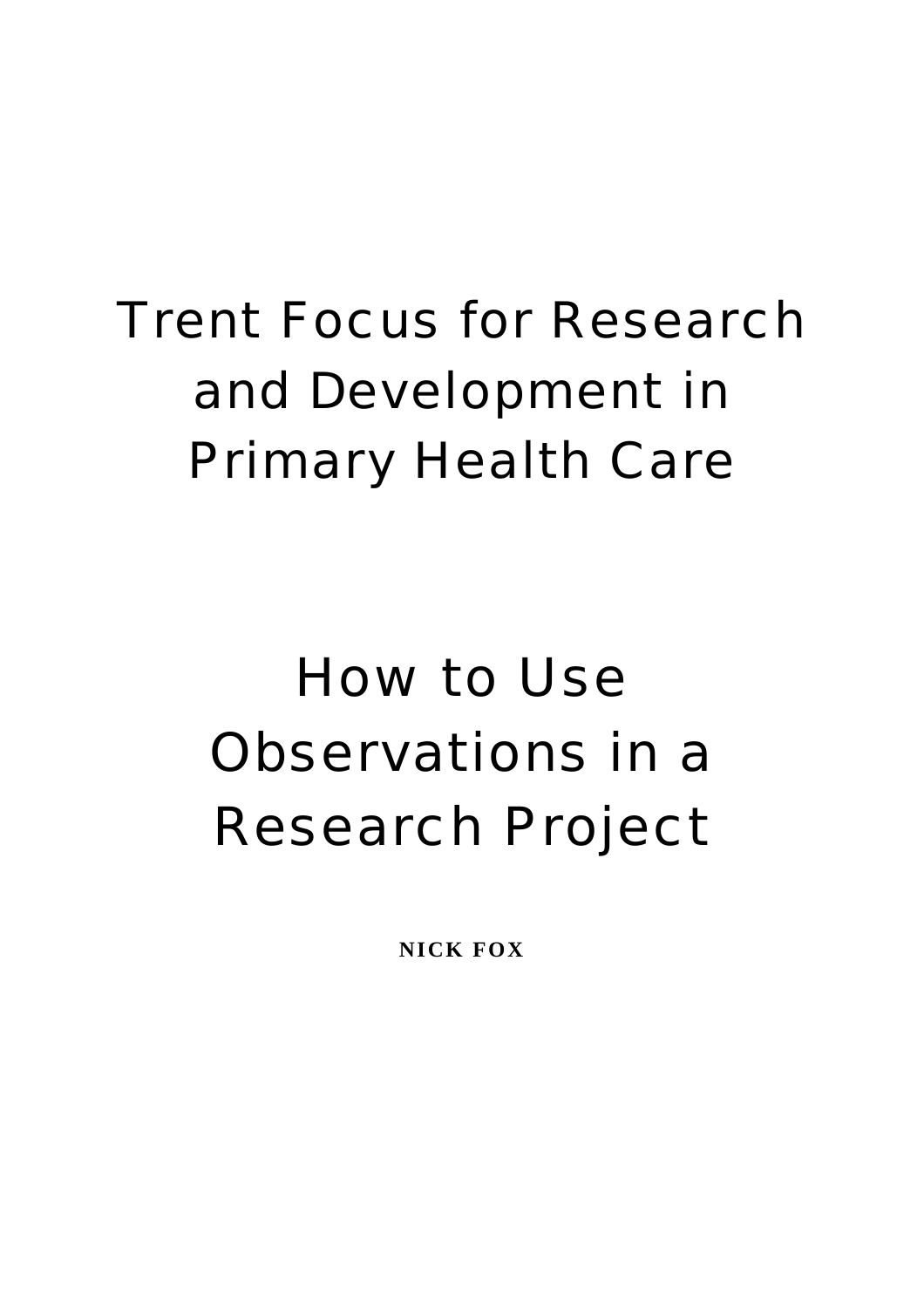#### **TRENT FOCUS GROUP**

# How to Use Observations In a Research Project

#### AUTHOR:

Nick Fox Institute of General Practice Northern General Hospital Sheffield

PRODUCED BY: TRENT FOCUS GROUP, 1998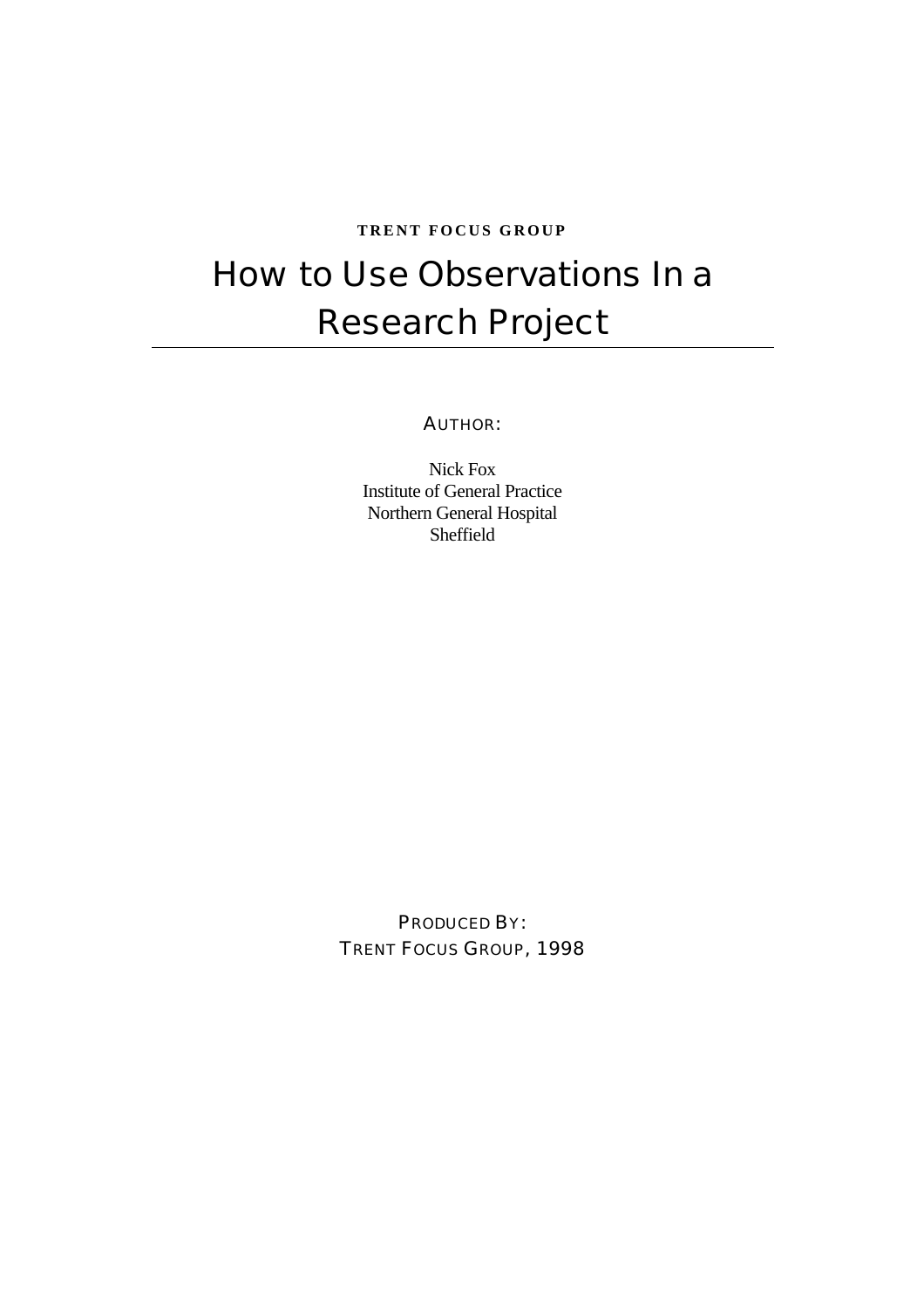#### **1998. Copyright of the Trent Focus Group**

This resource pack is one of a series produced by the Trent Focus Group. This series has been funded by the Research and Development Group of NHS Executive Trent.

This resource pack may be freely photocopied and distributed for the benefit of researchers. However it is the copyright of the Trent Focus Group and the authors and as such, no part of the content may be altered without the prior permission in writing, of the Copyright owner.

Reference as: Fox, Nick. Trent Focus for Research and Development in Primary Health Care: How to Use Observations in a Research Project. Trent Focus, 1998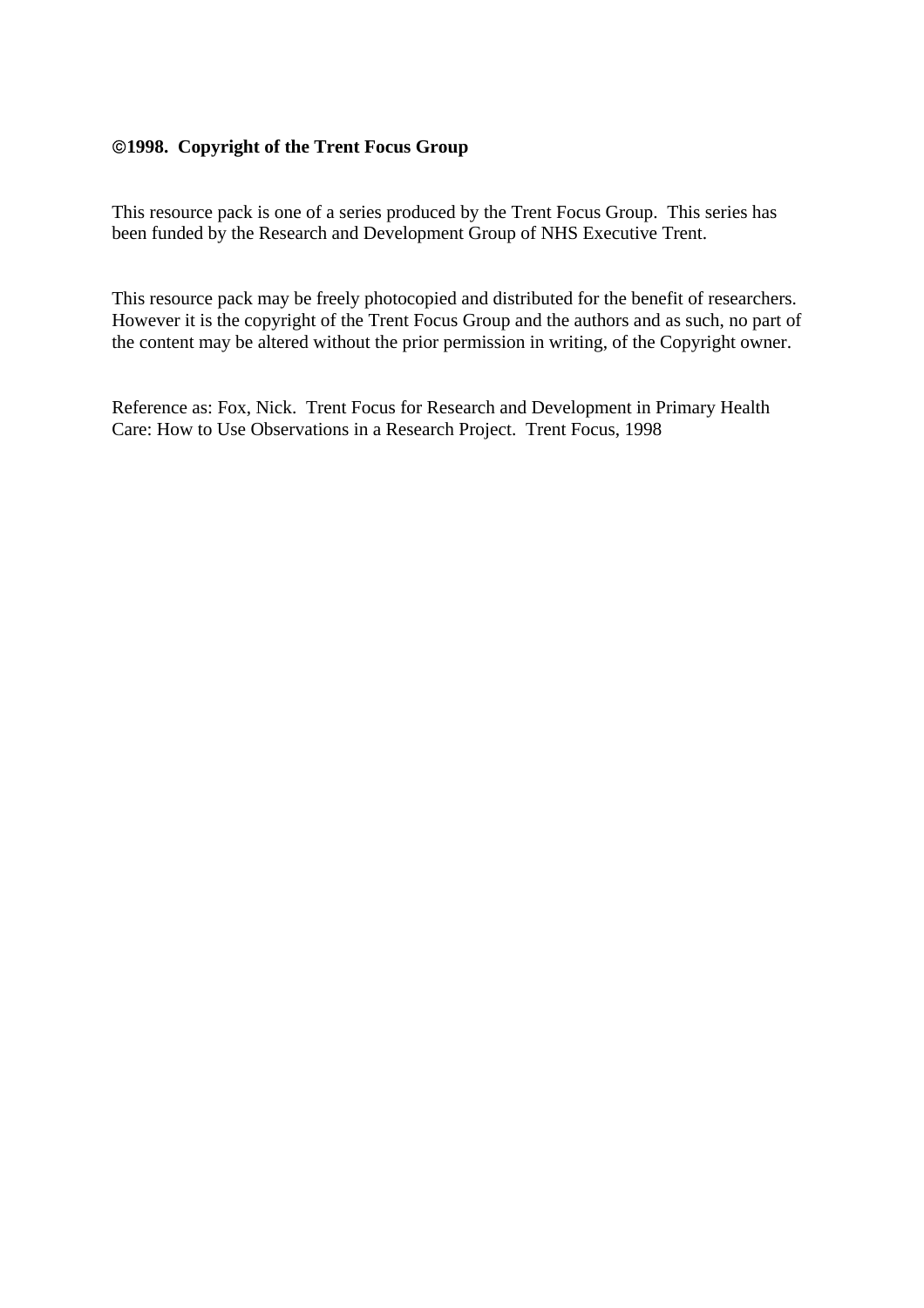# Table of Contents

| <b>Introduction</b>                                           | $\mathbf{1}$            |
|---------------------------------------------------------------|-------------------------|
| <b>Section 1: Observation as a research method</b>            | $\boldsymbol{2}$        |
| Section 2: When and why should we use ethnographic methods?   | $\overline{\mathbf{4}}$ |
| Section 3: Observing in the field: finding a role             | 6                       |
| <b>Section 4: Becoming an observer</b>                        | 8                       |
| <b>Section 5: Access</b>                                      | 9                       |
| <b>Section 6: Methods of observation</b>                      | 11                      |
| <b>Section 7: Note-taking</b>                                 | 12                      |
| <b>Section 8: Understanding and interpretation</b>            | 14                      |
| Section 9: Putting it into practice: the inside view          | 17                      |
| Section 10: Validity and reliability in observational studies | 19                      |
| Section 11: Some criticism of observational research          | 22                      |
| <b>Conclusion</b>                                             | 25                      |
| <b>Answers exercises</b>                                      | 26                      |
| <b>References</b>                                             | 30                      |
| <b>Further reading and resources</b>                          | 31                      |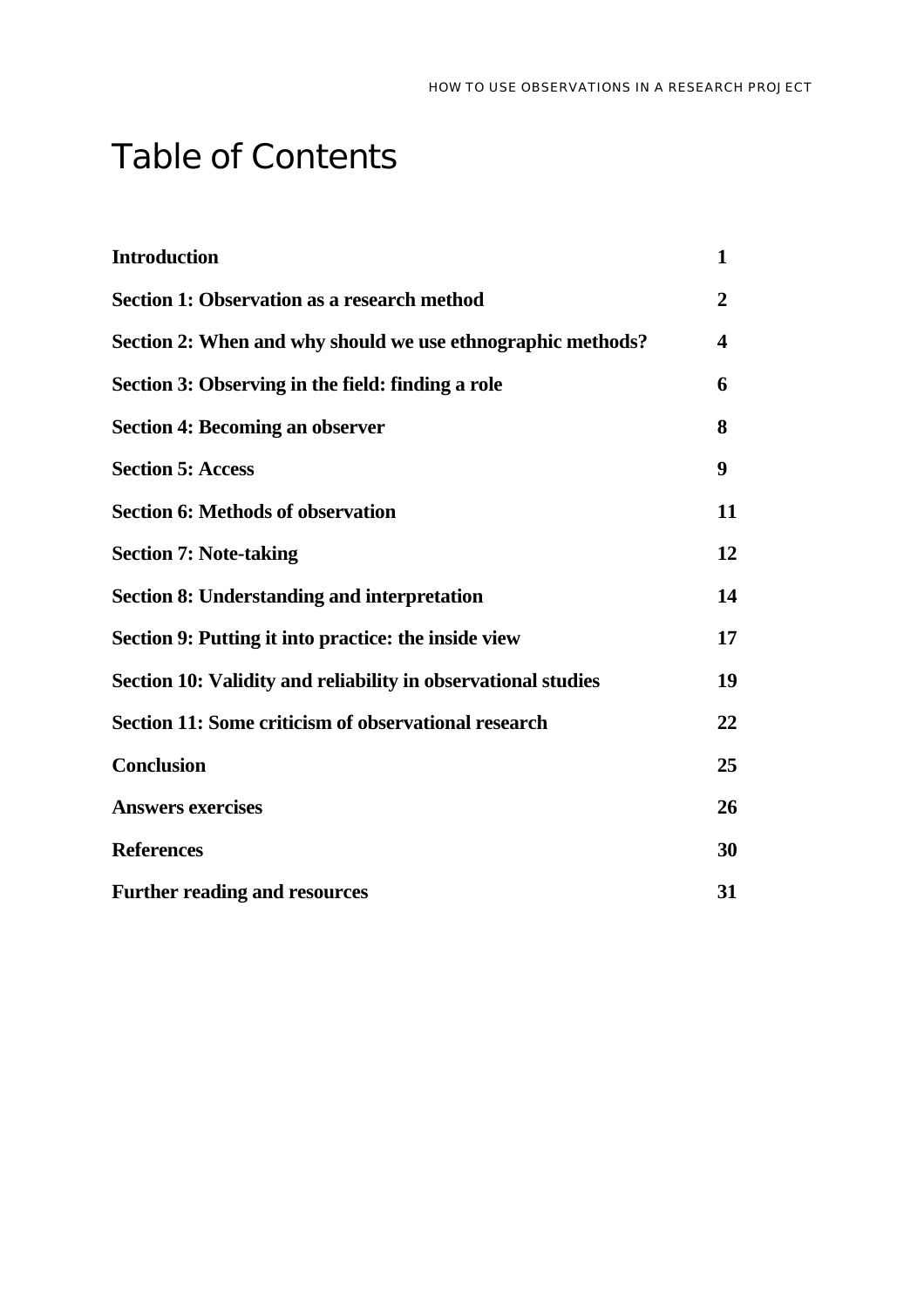# **Introduction**

Imagine that you want to discover what goes on when elderly patients consult with a general practitioner (GP) or a practice nurse. Or to find out how people utilise community pharmacists in their decisions about referral of symptoms to a GP. Or to evaluate the skills of trainers in their educational activities with GP trainees.

One way of researching these kinds of topics would be to interview those involved, or maybe even send out a questionnaire. From such methods, you could find out what the people involved thought about what was going on.

However, sometimes the best way to gain a 'rich picture' of a setting such as a surgery, a clinic or a pharmacy, is direct: by observation. Observational studies allow you - the researcher - to see for yourself what happens, rather than depending on your respondents.

Many studies of health care settings have used observational (or 'ethnographic') methods to explore what goes on, often in intimate interactions between people which happen behind closed doors. This pack shows how we can use observation to enhance our understanding of these kinds of interaction, either as stand-alone descriptions or evaluations, or as part of research studies using a range of methods including statistical analysis.

## LEARNING OBJECTIVES

Having successfully completed the work in this pack, including the exercises, you will be able to:

- Describe what is involved in participant and non-participant observation, and the advantages of each approach
- Give examples of the problems and pitfalls in doing observational research, based upon practical exercises
- Produce guidelines for observation, note-taking, and writing up ethnographic data to maximise validity and reliability
- Evaluate the ethical and philosophical issues in observational studies.

## Working through this pack

The study time involved in this pack is approximately 10 hours. In addition to the written text, the pack includes exercises for completion. I suggest that as you work through the pack, you establish for yourself a 'reflective log', linking the work in the pack to your own research interests and needs, and documenting your reflections on the ethnographic method. Include your responses to the exercises plus your own thoughts as you read and consider the material.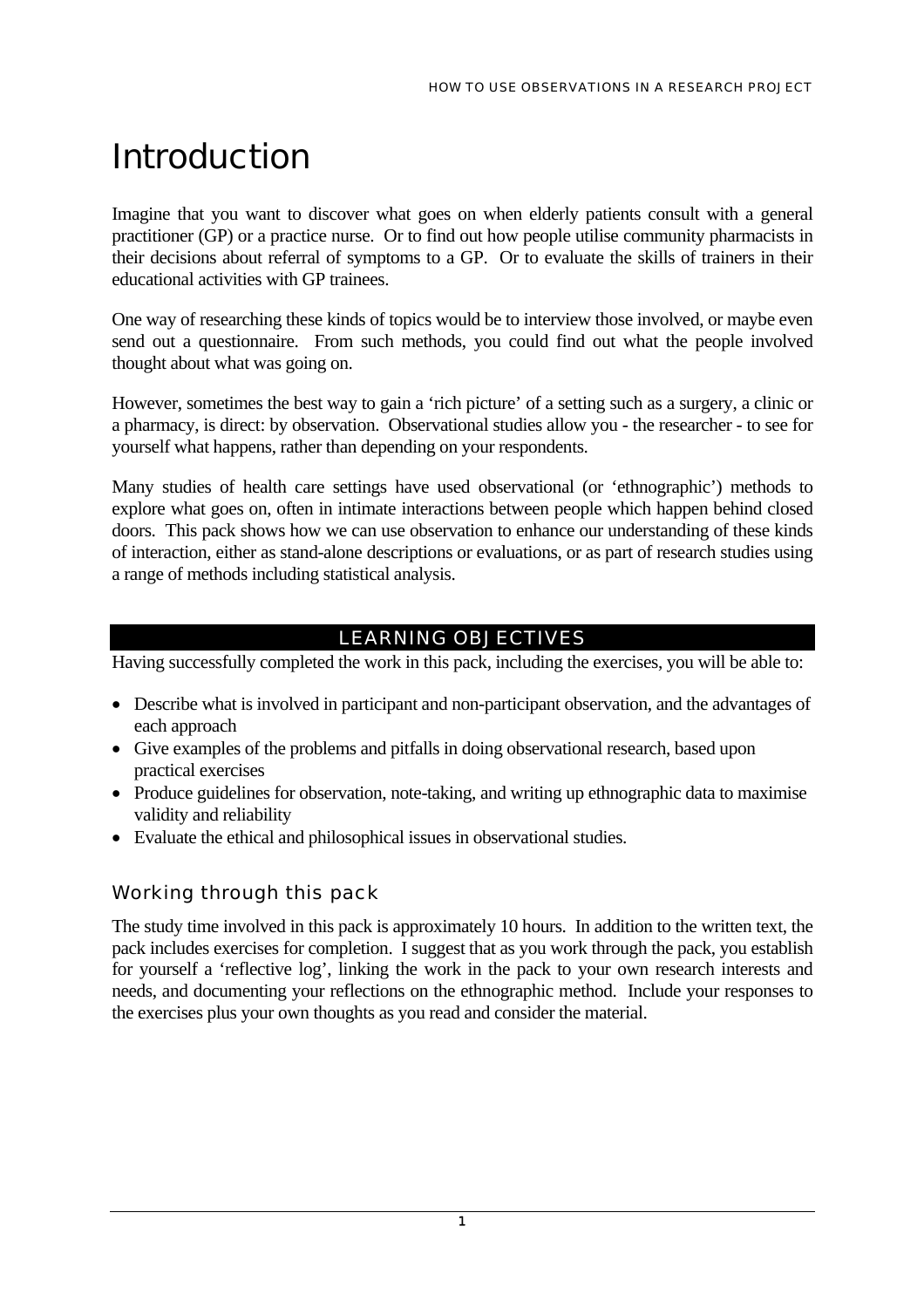## Section 1: Observation as a research method

Human beings spend much of their working life 'observing' the world in which they live. Perhaps it is evolutionary advantageous to seek to know as much about our environment as we can, or maybe as a species, we are just curious! Either way, observing the world is something with which all of are familiar, even if we have never considered it as a way of doing formal research.

Immediately we should note that 'observation' does not just involve vision: it includes all our senses, although in practice sight and sound will be those which predominate in most research. And crucially, it also involves the *interpretation* of that sense data. No observer simply absorbs the visual or aural data that impinges on her sense organs: psychology has taught us that perception involves information processing, so that the pieces of data can be organised into something recognisable. Thus the light which falls on our retinas when we 'look' at a house causes nervous activity in the visual cortex of the brain. Based on experience, this activity leads to a perception, so that we see something that we recognise as 'house'.

This means that 'observation' is more than just recording of data from the environment. When we observe, we are active, not passive collectors of data like a tape recorder or video camera. Our brains are engaged as well as our eyes and ears, organising data so we can make sense of them. *Perception* is thus part of all human observation.

This aspect of what is involved in observation is crucial to any efforts to use it as a method of research.

## EXERCISE 1

Write down what kinds of factors may affect your perception of something you observe.

You probably wrote down some of the following:

- Factors associated with who you are, and your background
- Your experiences of the situation, including whether you are familiar or not with what is happening
- Your culture and how this interprets the situation you observe
- Your attitudes and prejudices (some of which may be unconscious)

It follows from this that observation must be approached with some caution when it is to be adopted as a research method. In research we are not simply observing as part of human life, nor are we engaged in journalistic endeavours (which - however worthy - do not always aspire to the documentation of absolute 'truth'). Research is an activity which attempts to report aspects of the world in ways which minimise error and offer accounts which may be used for some purpose or another, for instance to improve patient care or to shape policy. To use the jargon of research methods, it seeks to be *valid* (accurate) and *reliable* (consistent).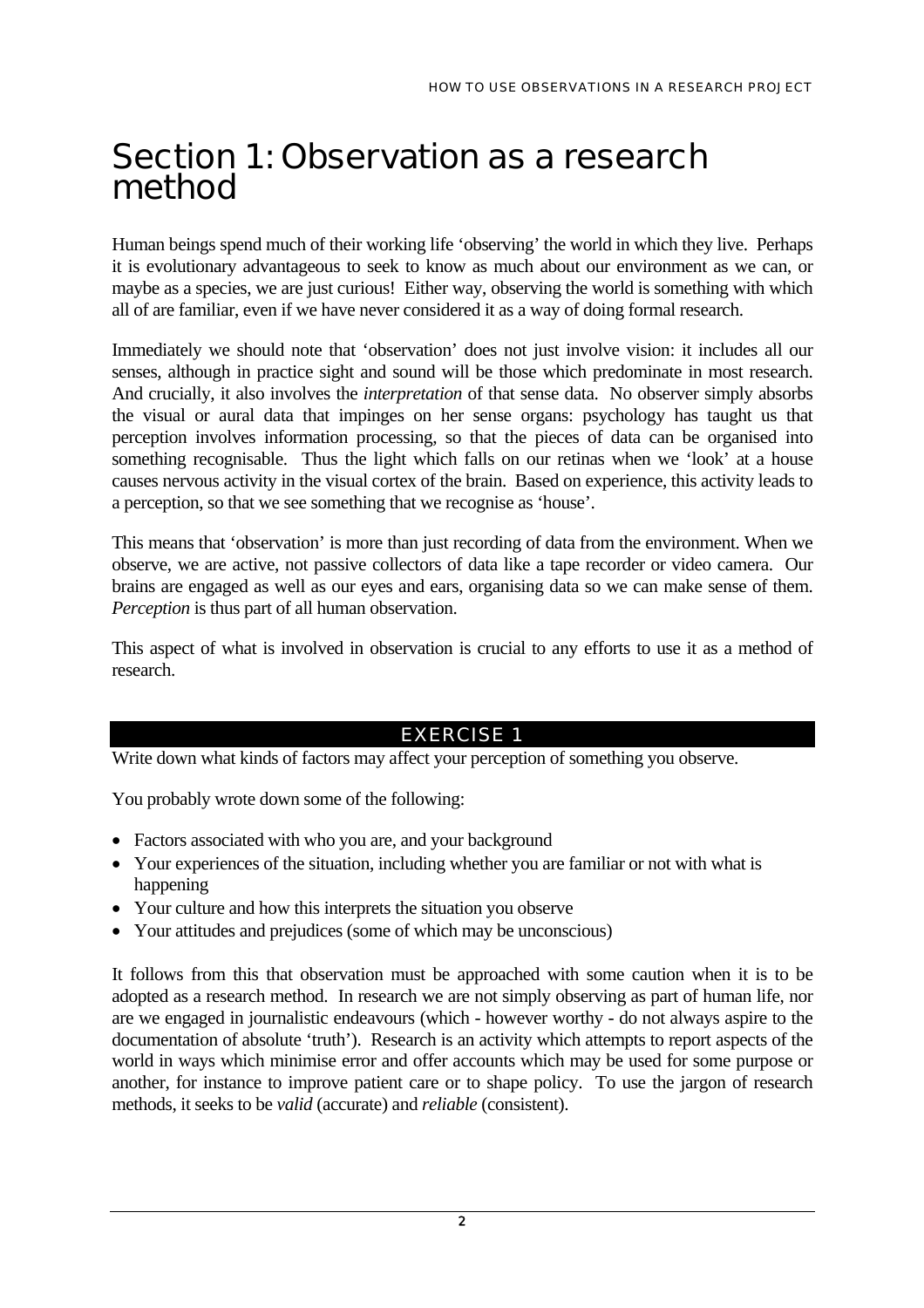#### HOW TO USE OBSERVATIONS IN A RESEARCH PROJECT

This pack outlines strategies to use observation in research so that the findings that emerge can be used with some confidence. It will introduce you to techniques of observation and help you develop both the skills to use observation and the understanding of the problems of validity and reliability. And it will acknowledge the criticisms of observation as a method, which argue that it must remain subjective and 'unscientific'.

Of course, all empirical research uses 'observation' in the sense that noting the readings on an instrument, or counting the bacteria in a microscope field are 'observations'. But this pack is concerned with a kind of *social* research, which is known as observational or ethnographic. So, before moving on, I want to define the term 'ethnography' which I shall use throughout this pack as a synonym for observation. The word *ethnography* literally means 'writing culture'. It derives from anthropology and sociology, subjects which study other cultures and own cultures respectively. But all social settings are in this sense 'cultural', and as we shall see, ethnography or observation is often used where what we are trying to uncover are the norms, values, and shared meanings of those we are observing.

For example, in a GP surgery, ethnographic observation might consider the use of physical examinations. It would identify under what circumstances such examinations might be used, when within a consultation they occurred, and what strategies are used to ensure that they are conducted appropriately and in accordance with norms of modesty in the wider society. Thus the ethnographic study focuses on the *culture* of the GP surgery, perhaps considering the consequences for the effectiveness of the consultation, and when there may be problems.

#### EXERCISE 2

Consider the following ethnographic extract, which describes an encounter on a surgical ward. What can you identify in the 'culture' of the encounter which may affect what is happening?

| (Mr D, the junior staff and the researcher gather round Mr Y's bed) |                                                                                                                                                                               |  |  |
|---------------------------------------------------------------------|-------------------------------------------------------------------------------------------------------------------------------------------------------------------------------|--|--|
| MrD                                                                 | Hallo Mr Y. Well we want to send you home, but I don't like                                                                                                                   |  |  |
| (to patient, looking at chart)                                      | that raised temperature.                                                                                                                                                      |  |  |
| Patient Y                                                           | No.                                                                                                                                                                           |  |  |
| MrD                                                                 | I don't know what can be causing it. We've cultured the wound<br>and there's no infection there. I just don't know what's causing<br>it  Are things ready for you to go home? |  |  |
| Patient Y                                                           | Yes, my wife can come and collect me today.                                                                                                                                   |  |  |
| MrD                                                                 | Can you go to bed, and she can look after you?                                                                                                                                |  |  |
| Patient Y                                                           | Yes.                                                                                                                                                                          |  |  |
| MrD                                                                 | I don't like that raised temperature. Phone your wife and you<br>can go home now.                                                                                             |  |  |
| Patient Y                                                           | Thank you very much.                                                                                                                                                          |  |  |

#### **(extract taken from Fox 1992)**

Feedback to exercises is given at the back of this pack.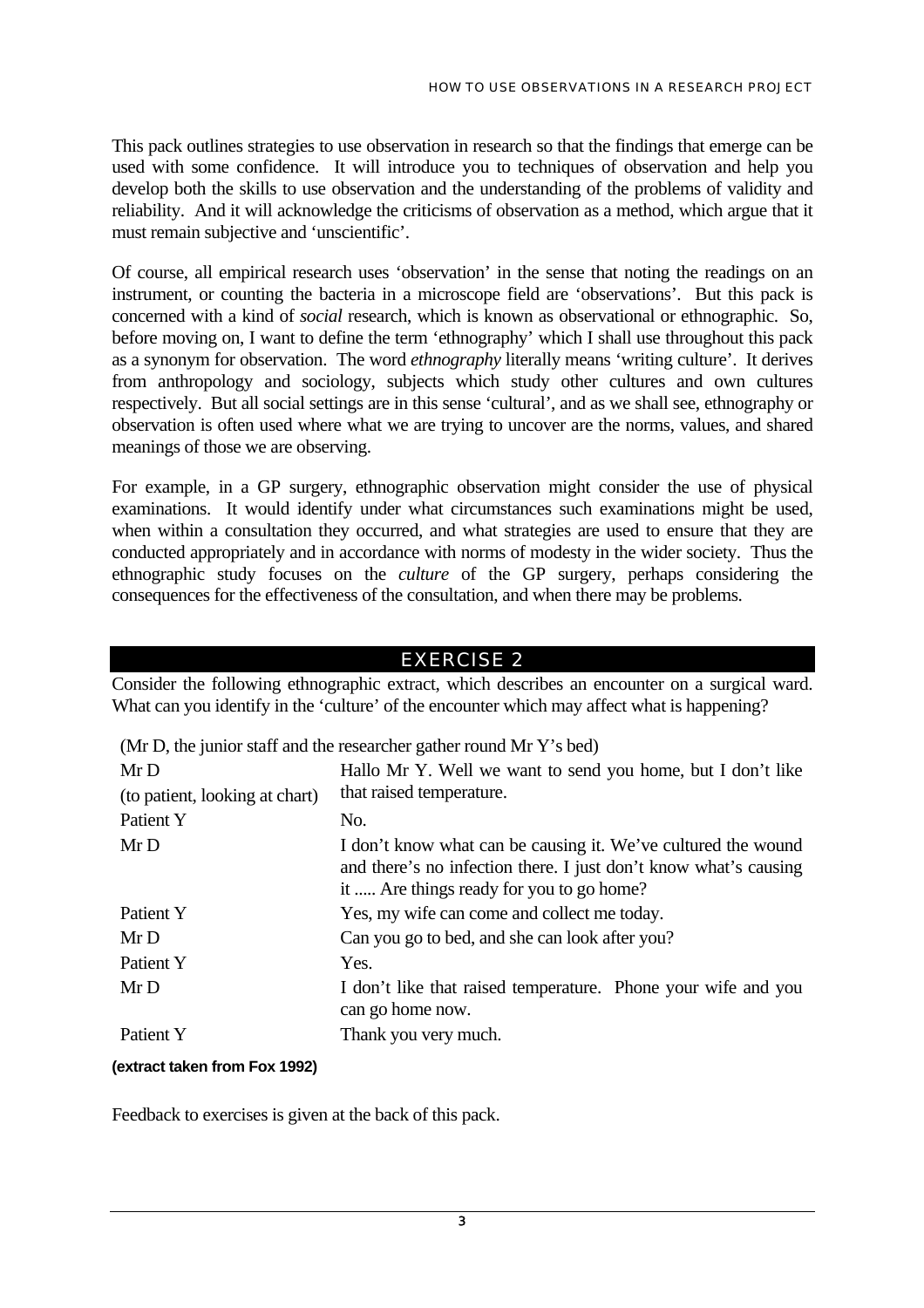## Section 2: When and why should we use ethnographic methods?

To answer the question of when ethnography is an appropriate method, I would like you to read the following extract from Martin Hammersley and Paul Atkinson's book *Ethnography: Principles in Practice*, which incidentally, is a good introductory text. Responding to traditional methods, which use a natural science perspective, they say,

"...ethnographers have developed an alternative view of the proper nature of social research, often termed 'naturalism' .... Naturalism proposes that, as far as possible, the social world should be studied in its 'natural' state, undisturbed by the researcher. Hence 'natural', not 'artificial' settings like experiments or formal interviews, should be the primary source of data. Furthermore, the research should be carried out in ways that are sensitive to the nature of the setting. A key element of naturalism is the demand that the researcher adopt an attitude of 'respect' or 'appreciation' toward the social world. .... A first requirement of social research according to this view then, is fidelity to the phenomena under study, not to any particular set of methodological principles ... Moreover, social phenomena are regarded as quite distinct in character from natural phenomena .... the social world cannot be understood in terms of causal relationships or by the subsumption of social events under universal laws. This is because human actions are based upon, or infused by, social meanings: intentions, motives, attitudes, and beliefs. .... The same physical stimulus can mean different things to different people, and, indeed, to the same person at different times.

....According to naturalism, in order to understand people's behaviour we must use an approach that gives us access to the meanings that guide that behaviour. Fortunately the capacities we have developed as social actors can give us such access. As participant observers we can learn the culture or subculture of the people we are studying. We can come to interpret the world in the same way that they do." (Hammersley and Atkinson 1989: 6-7)

Later they suggest that

"The value of ethnography is perhaps most obvious in relationship to the *development* of theory. Its capacity to depict the activities and perspectives of actors ... challenge the dangerously misleading preconceptions that social scientists often bring to research ... it is difficult for an ethnographer to maintain such preconceptions in the face of extended firsthand contact with the people and settings concerned. Furthermore, while the initial response to such contact may be their replacement by other misconceptions, over time the ethnographer has the opportunity to check his or her understanding of the phenomena under study. Equally importantly, though, the depiction of perspectives and activities in a setting allows one to begin to develop theory in a way that provides much more evidence of the plausibility of different lines of analysis than is available to the 'armchair theorist', or even the survey researcher or experimentalist.

Also important here is the flexibility of ethnography. Since it does not entail extensive prefieldwork design, as social surveys and experiments generally do, the strategy and even the direction of the research can be changed relatively easily, in line with changing assessments of what is required by the process of theory construction." (ibid: 23-4)

4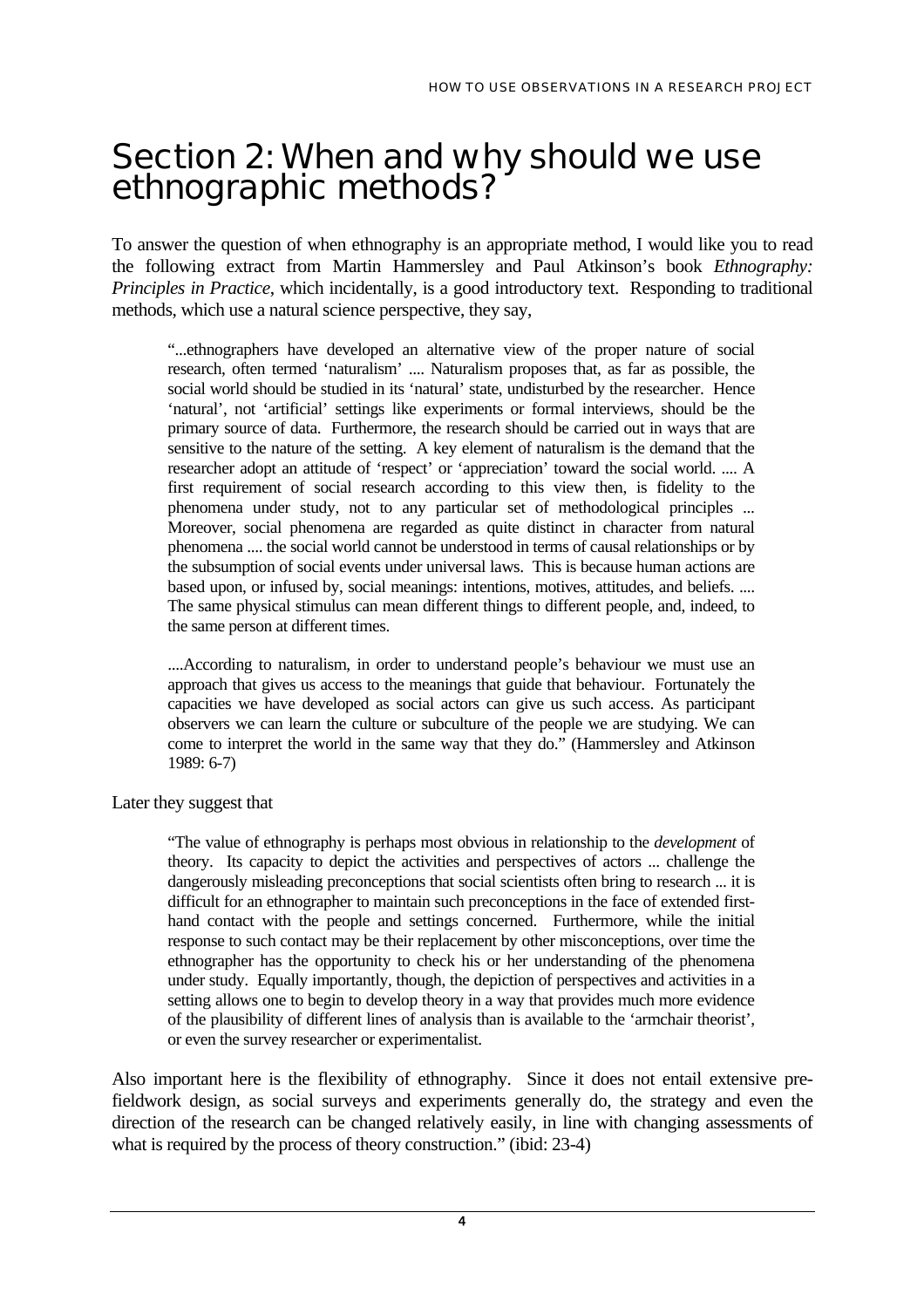Having read these passages, please answer the following self-assessment questions.

#### EXERCISE 3

According to Hammersley and Atkinson:

- What should a naturalistic researcher attempt to achieve in her approach to research?
- Upon what does the capacity of the ethnographer to interpret the phenomena she is studying depend?
- Why is the theory developed by an ethnographer dependable (reliable)?

## EXERCISE 4

Reflect on your recent work, and the setting in which you do that work. Think of something that has happened recently which you might research using this kind of observational or ethnographic method.

What kinds of thing do you think your observational research would help you to explore or understand better?

At the end of this pack, we will return to some of the issues which arise concerning the validity and reliability of ethnographic findings, but now we will turn to the practicalities of observational or ethnographic research. One of the first issues concerns the researcher's own position.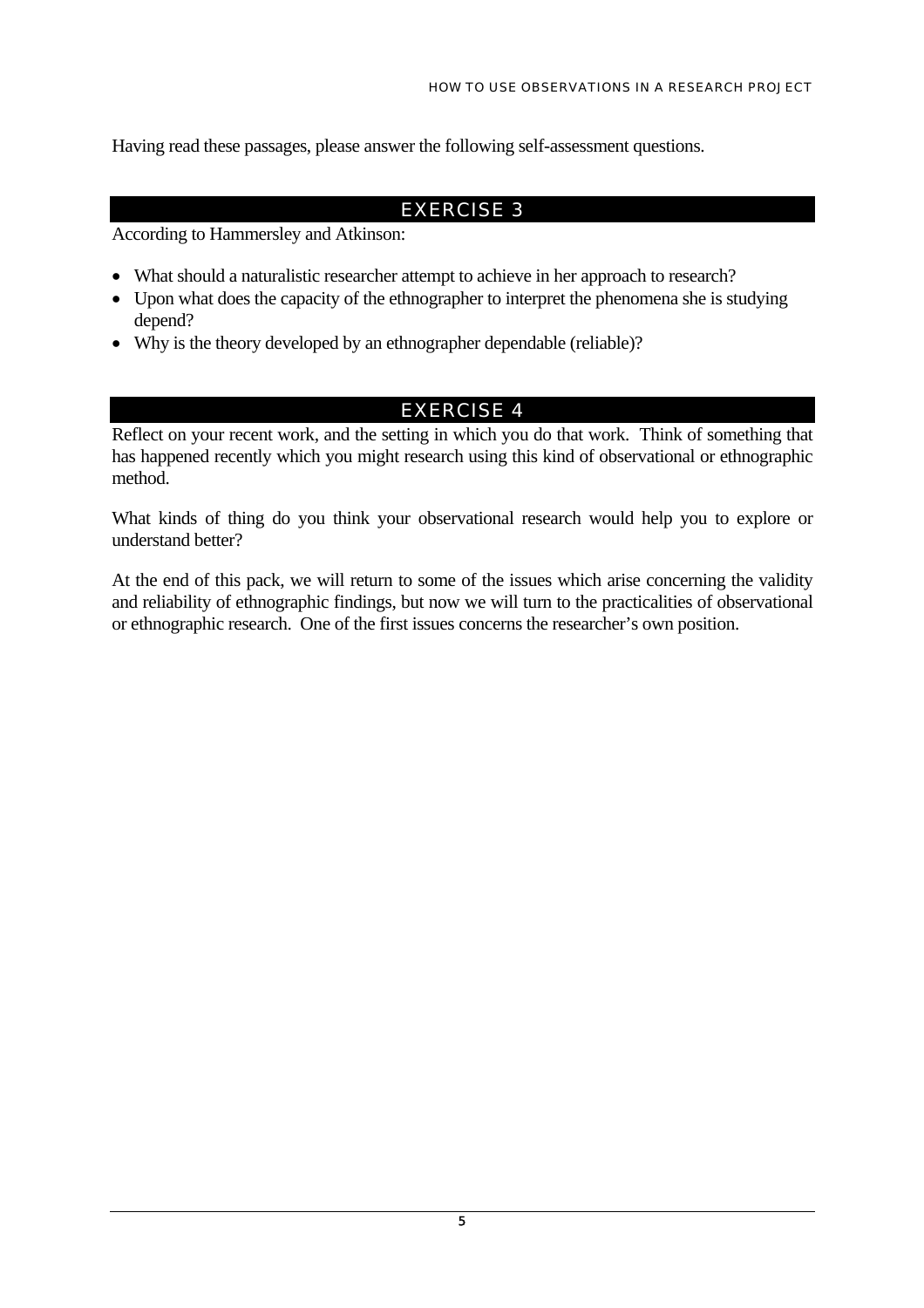## Section 3: Observing in the field: finding a role

Have you ever been at a party or social gathering where you don't know many people? Apart from the few fortunates who are absolutely self-confident, this can be a daunting situation. How do you get started in social interactions with this bunch of people? And how do you avoid seeming like the stranger who knows nobody, and sticks out like a 'sore thumb'?

Doing ethnography - starting the collection of data in a field situation - can sometimes seem like this. The basic problem if deciding on a role for oneself. Of course you can wander round with a clipboard taking notes, but that could seem very intrusive and affect the setting you are trying to observe (it is against the spirit of 'naturalism' mentioned earlier).

One solution, which has been adopted by some researchers, is to become completely part of the field which one wants to research. The classic example is the study by Rosenhan (1973), in which sociologists managed to get themselves admitted as patients to a mental hospital. Once admitted, they openly took notes, yet because the staff were used to odd behaviour, did not think this unusual and indicative that the patients were not 'genuinely' ill. The sociologists gained in-depth knowledge of the hospital, including the experience of being an inmate. Another example of this kind of involvement was a study called *The World of Waiters*, Mars and Nicod (1984) which as the name implies was a study of the restaurant trade, in which the author took jobs as a waiter to do the research! Often, no one will know that the researcher is other than a participant. This is known as *covert* research and raises ethical issues about the consent which people give before they become part of your research.

This kind of study might be called *participant observation*, in which the researcher has two roles as observer and as participant. At the end of the last section I asked you to think about something which happened in your workplace, and how you might use observational research to study it.. If you were to do so, you could adopt this kind of role, continuing in your work and at the same time acting as an observer.

Most of the time, however, it is not really feasible to become a participant. In my own research on surgery (Fox, 1992), I could not work as a surgeon or a nurse, and did not fancy becoming a surgical patient! So I had to adopt a *non-participant observer* role, in which I took no part in the proceedings which I observed.

(N.B. Some authors do not accept this distinction, arguing that all observers participate to an extent. Hammersley and Atkinson (1989) distinguish a continuum between *complete participants* and *complete observers*.)

## EXERCISE 5

Write down the advantages and disadvantages of participant and non-participant observation.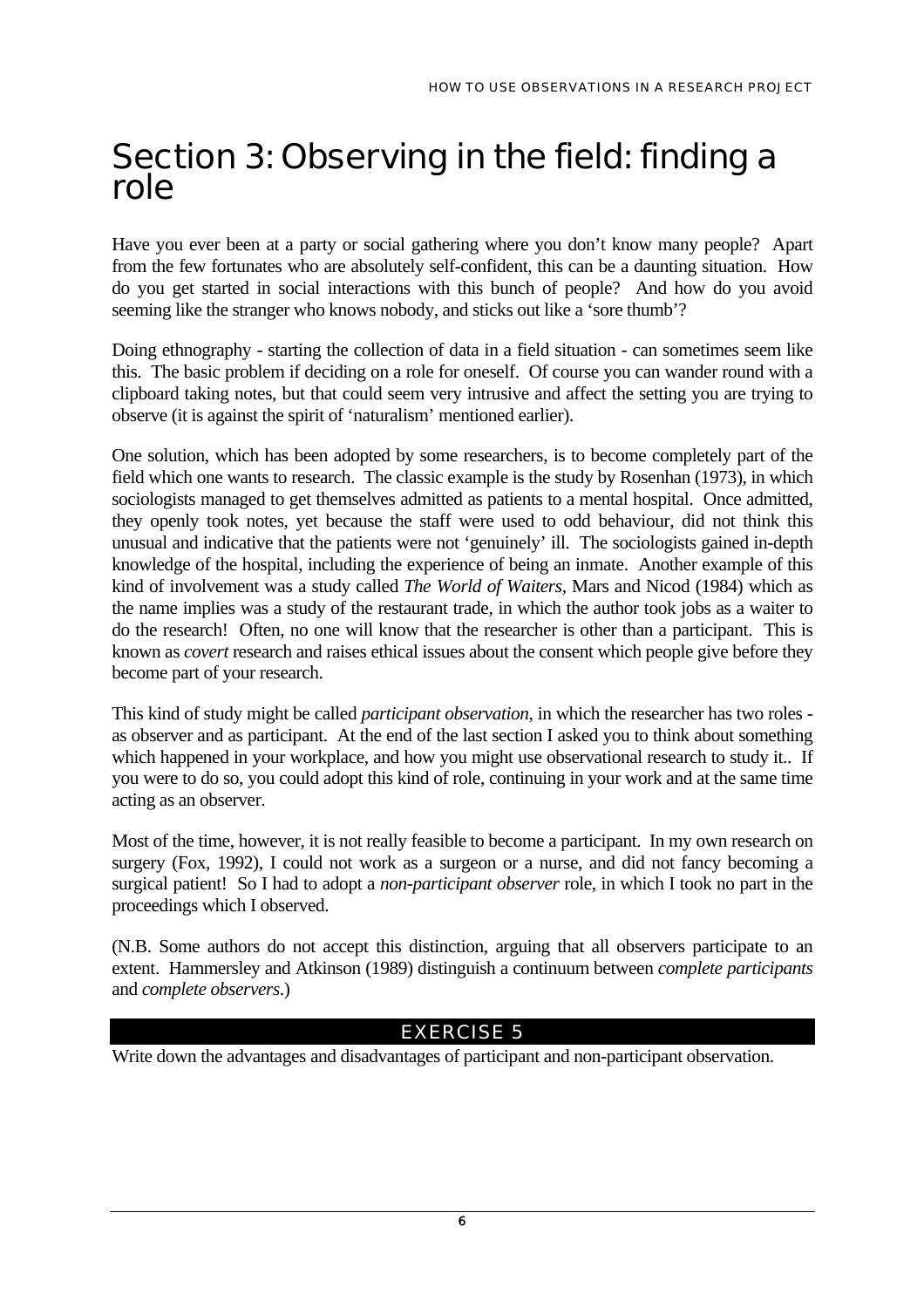#### EXERCISE 6

To complete your reflections, write down some examples in health care which could best be studied by participant observers, and others where non-participant methods would be most appropriate. What are the factors that need to be considered in each case?

In summary, there are two principal methods of ethnographic study, the first taking on a dual role as both participant and observer, while in the second the researcher is only an observer. However, as noted earlier, there is a continuum between these positions. In some cases participants will be more overt in their observer role, and occasionally observers will start to participate (an example from my own experience of fieldwork was being asked to help out with menial tasks in the operating theatre when staff were short-handed). The latter may seem particularly appropriate where the setting is demanding and the researcher's help may be appreciated.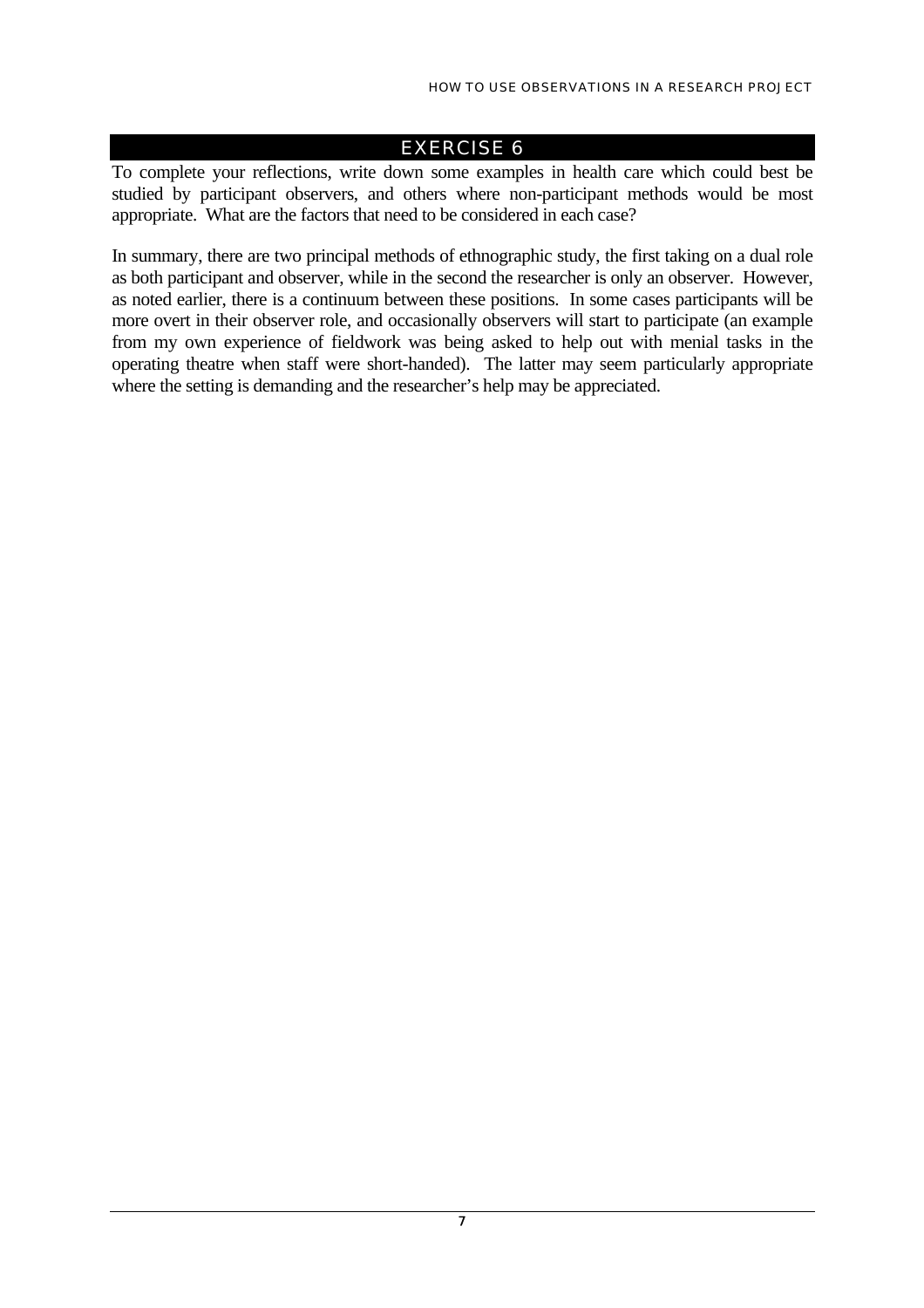# Section 4: Becoming an observer

So far we have looked at the methodological differences between particular forms of observation. Now the time has come to find out about the practicalities.

#### EXERCISE 7

#### *Practical Experience of Non-Participant Observation*

To understand some of the problems and pitfalls of undertaking this kind of ethnographic study, I would like you to undertake the following exercise:

Undertake a 15 minute period of observation in a health care setting where you are not known personally. This setting could be a doctor's waiting room or out-patient clinic of a hospital, or a busy pharmacy such as Boots the Chemist, or a health and fitness club. You may need to use some ingenuity to gain access to this setting.

Either during, or immediately after this observation period, *make notes on what you observe.*  From your notes, write down some thoughts on what you feel are the interesting issues raised, both about the setting itself, and about the process involved in gaining your data, using the debriefing headings on the following page (*but don't look at these until you have completed the observation*).

N.B. It would be advisable for you to take some means of identification with you when you go 'into the field'. Occasionally, the behaviour of an ethnographer can seem suspicious to others.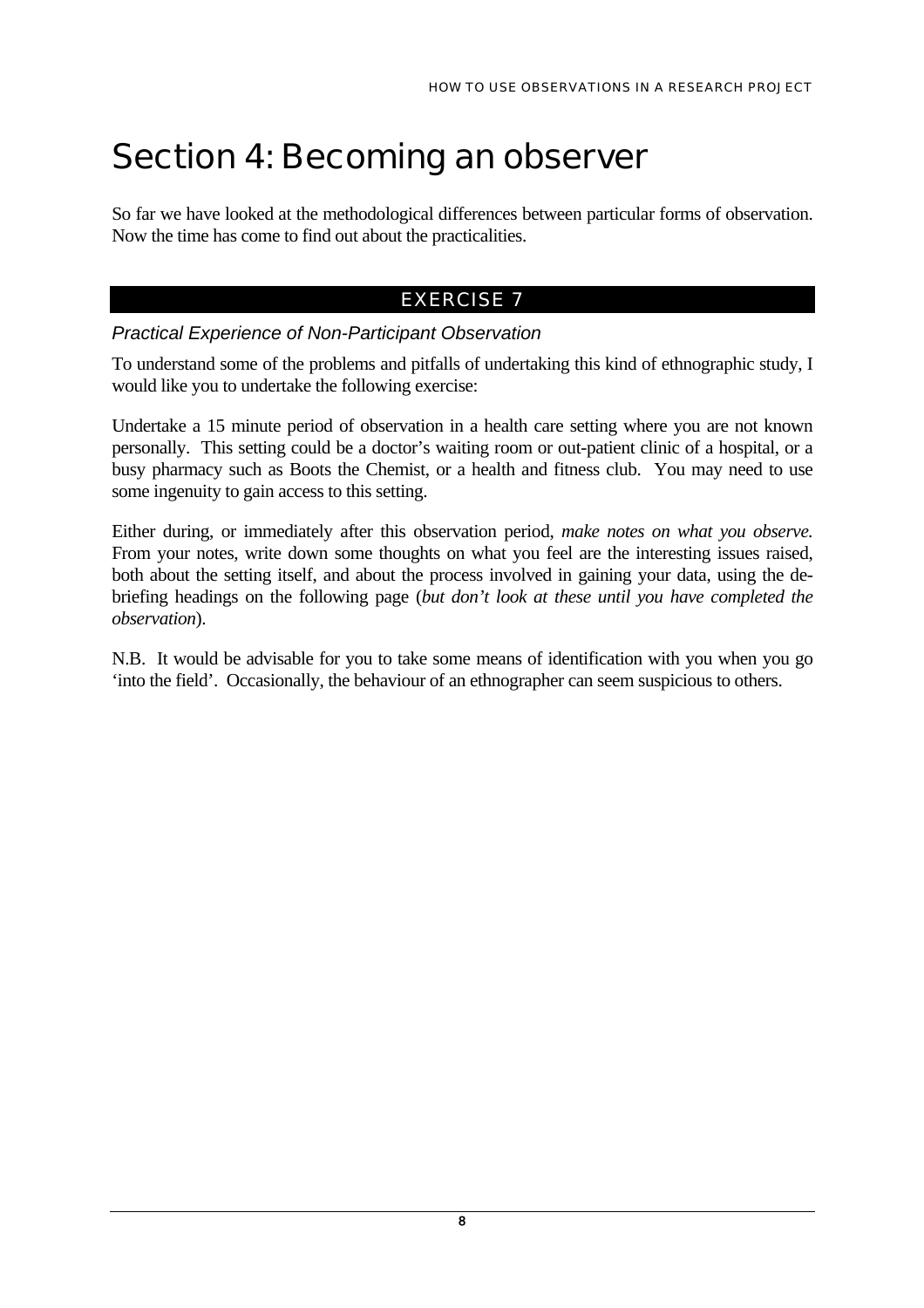# Section 5: Access

In the exercise that you just undertook, access might have been a big issue for you. If you were observing in a chemist's shop, you may have been able to pose as a customer, but if you tried this exercise in a GP waiting room without asking permission, I would have been surprised if someone had not queried your presence.

I intentionally did not raise the issue of gaining permission, leaving it to you to decide how to enter the field. So if you approached someone before doing your observation, you will already have experienced the need to be able to explain why you want to observe a setting. Hammersley and Atkinson have this to say about gaining access:

'In many ways, gaining access is a thoroughly practical issue ... it involves drawing on the interpersonal resources and strategies that we all tend to develop in dealing with everyday life. But the process of achieving access is not *merely* a practical matter. Not only does its achievement depend upon theoretical understanding, often disguised as 'native wit', but the discovery of obstacles to access, and perhaps of effective means to overcoming them, themselves provide insights into the social organisation of the setting'

(Hammersley and Atkinson 1989: 54)

## EXERCISE 8

What issues are raised by this?

There a number of points that I think are important here. Firstly, gaining access is not necessarily a single event: something once gained which is never again an issue. For example, you may have written a letter asking to come to observe a mother-and-baby clinic, and been given permission by the senior partner in a general practice. But when you arrive, you have to explain who you are and what you want to do. People may be surprised you do not have a questionnaire!. And your presence may have to be explained to every patient at the clinic. So access is continuously negotiated throughout a period of fieldwork, and may be an issue till the moment you finish your observation

Second, who do you approach to gain access? In the example of the clinic, it is highly unlikely that asking the GP surgery receptionist would be sufficient: imagine turning up at a clinic and telling the practice nurse or GP that its all right for you to observe: their receptionist said so! Gaining adequate access requires you to know who has control of the setting and the power to grant access. This means that sometimes one finds oneself unintentionally complicit in the power relations of a setting, you are an imposition from above. For instance, if you are observing a hospital laundry, although you have management approval, the workers may not like the fact you have come to watch their work: you will be seen as a management spy. In such circumstances, the validity of your data may be compromised, as the workers will not behave 'naturally'.

(The classic example of this was a series of studies at the Hawthorne factory in the United States. Observers watched the production line workers in a bid to find ways to improve efficiency. After the study was analysed it was realised that the workers speeded up whenever they were observed,

9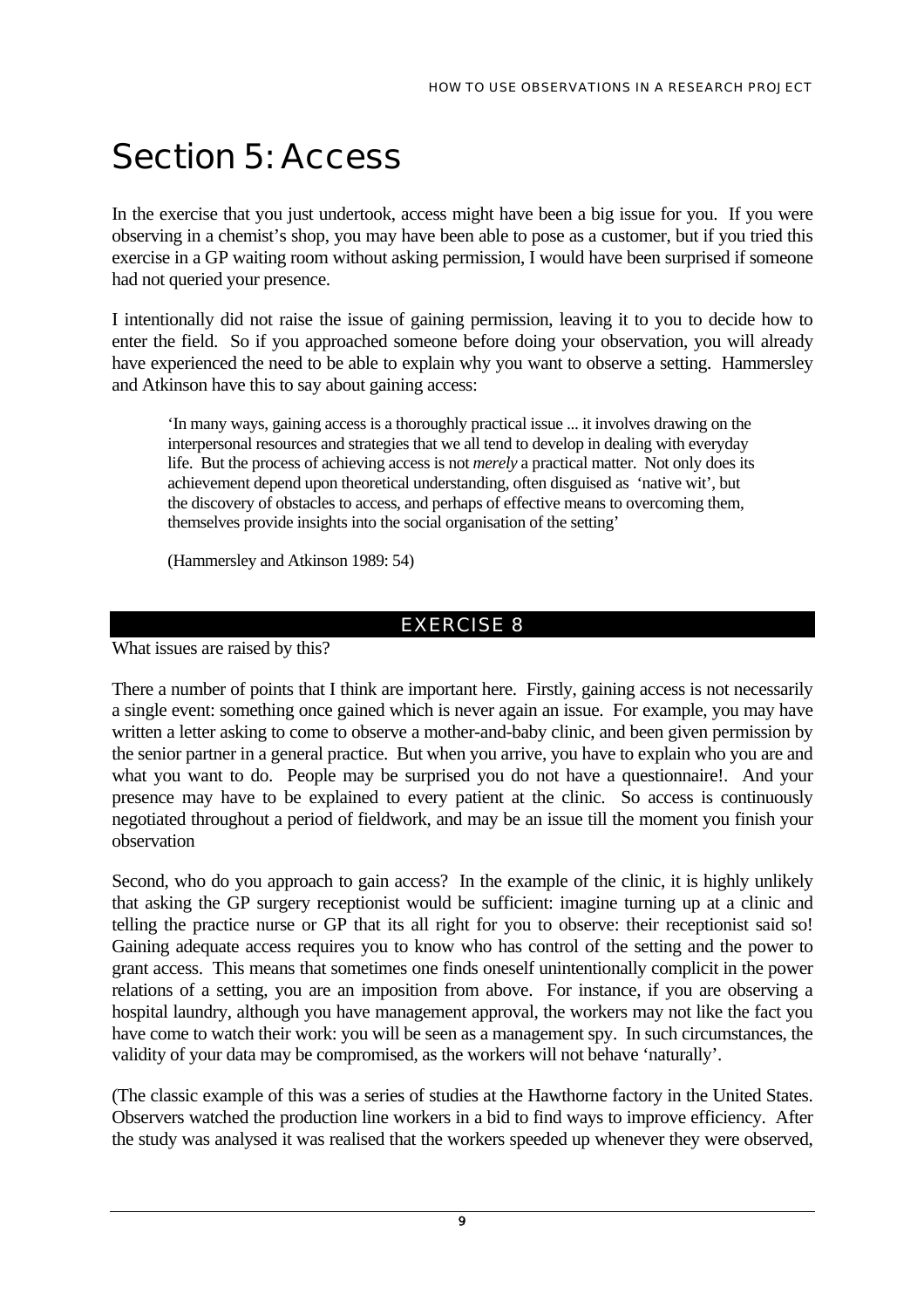regardless of any other efforts to improve efficiency. This effect: the unintentional impact of observers on a setting, is now known as the 'Hawthorne Effect').

Thirdly, in some situations, access for observation cannot be obtained by asking permission. This may happen if those involved in a setting see their activities as sensitive in some ways, or because they feel insecure or threatened. Situations which entail intimate activities such as physical examinations or disclosure of personal information may be hard to observe. Settings which are normally closed to outsiders will also be hard to 'infiltrate'. For instance, the informal conversations among senior managers or among portering staff in a hospital will rarely be accessible, as these groups may not wish their private discussions to be overheard by an outsider. Legitimate issues of confidentiality may sometimes be used as a smokescreen by people (usually the powerful) who do not wish to be observed for one reason or another.

In such situations, we must once again consider covert observation, which may entail participant observation. Needless to say, it is probably a lot easier to become a porter than a senior manager. The ethics of such activity will be discussed later.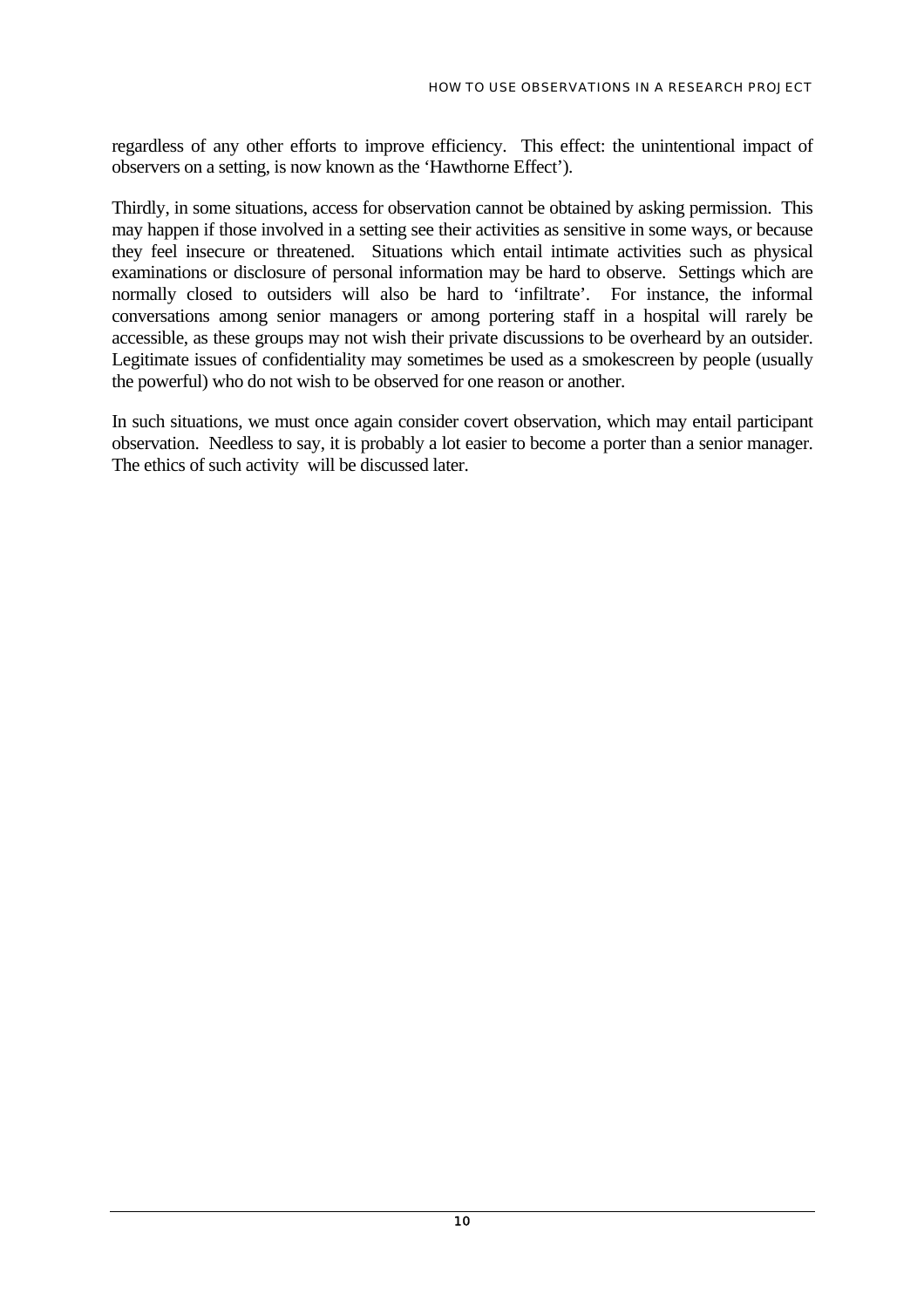# Section 6: Methods of observation

We will look at the question of what you actually observe when you are an observer in the next section, but before that, it is worth thinking a little about the practicalities of observing.

Having gained access to a setting, the first thing to decide is when to do your observation, and it may not be immediately obvious without an initial foray into the field. For example, the daily activity of a GP surgery begins early in the morning. If you do not arrive until 11 am, much that may be relevant to a study will have been missed.

Secondly, you need to decide how often, and for how long you will observe. These again are things which cannot be legislated: you need to get into the field to find out what will be needed in order to gain an adequate picture. The time scale must not be too short (I am sure you felt 15 minutes hardly gave any insight into the setting you observed), or too long: as with all research, observation is costly in your time and perhaps also for those you observe. At some point you must decide you have sufficient data, and complete the observational phase of the research. I will return to this issue under 'Understanding' below.

Third, you need to find the right place to stand, and I mean this both physically and metaphorically. Physically, you need to be able to record what you observe, and this may mean negotiating a place to be, often in an unobtrusive position. For example, when observing ward rounds, I used to trail along at the back, and try to be un-noticeable as possible. Metaphorically, you need to find a role for yourself which can be held consistently, and which you can negotiate with those you observe so that they feel comfortable. This may mean explaining that you are not a management plant, and that you respect the confidentiality of some of what goes on. Often, saying that you are 'doing research' gives sufficient positioning for most people, and if you look the part, you will be thought of as a student! Such positioning is called 'filtering the presentation': giving everyone a version of yourself which will may them feel happy about your presence. (Note that this is also relevant in covert observation).

At this point I want to raise an issue which you may have been wondering about. So far in this section, we have concentrated on *how* to observe - in other words with the practicalities. But the issue of *how* you observe raises the important question of *what* to observe. After all, who is to say that the GP surgery or pharmacy you chose can tell us anything about GP surgeries or pharmacies more generally? And perhaps the day you observed was quite atypical. So what generalisability is there to observation?

This is actually a huge issue, and perhaps you might like to re-read the earlier extract from Hammersley and Atkinson, to start to get some answers. But I will return to this issue under the question of 'transferability' of research findings, in the section on validity and reliability later.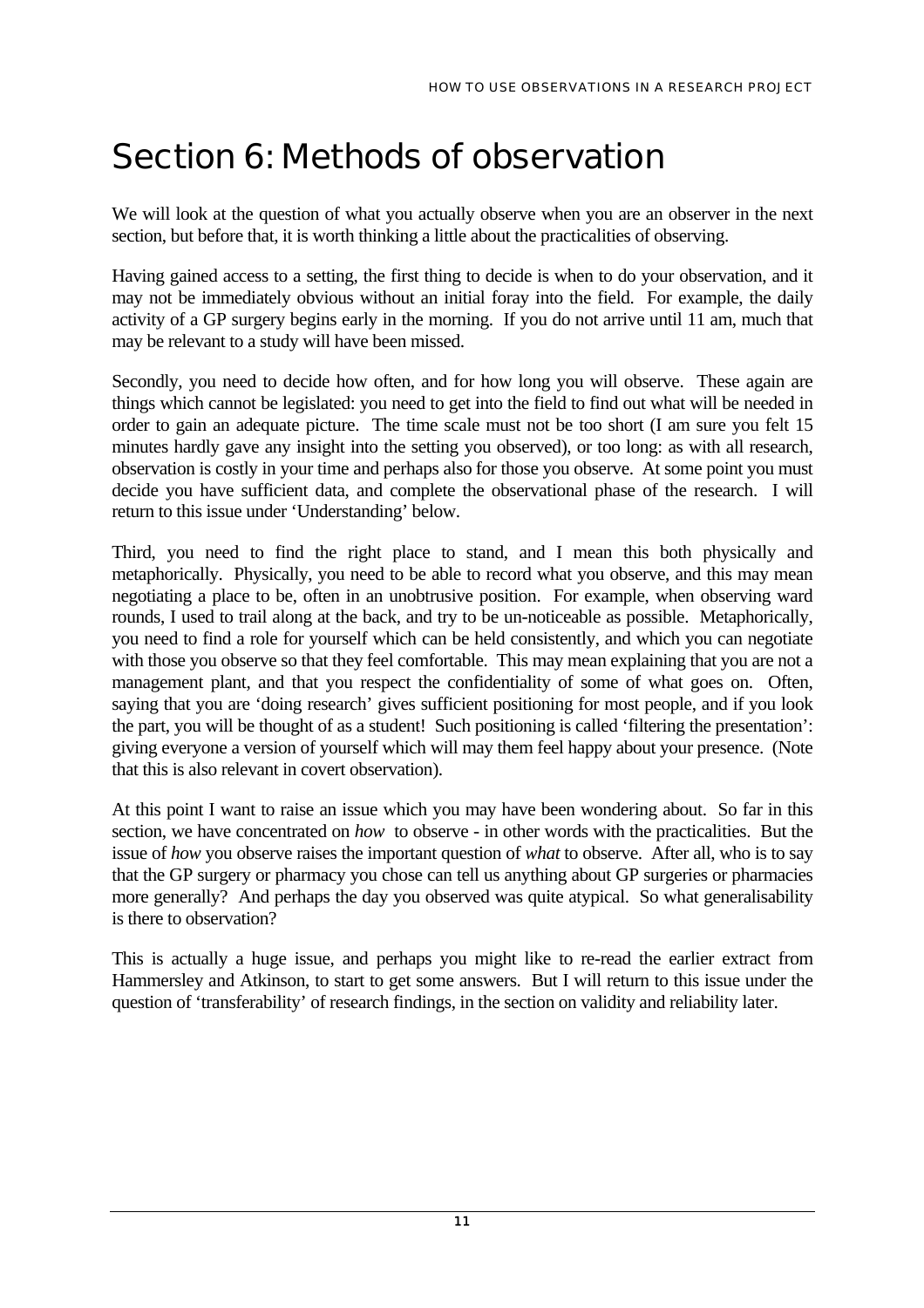# Section 7: Note-taking

What should be recorded from an observation session, and what should be left out? Your practical experience during the exercise will probably have raised this question immediately. In any setting one is faced with a myriad of things happening, and it is not possible, nor desirable, to note them all. So - as in real life - observational research has to be selective, and what you observe will largely depend upon the question you want to answer.

When you undertook the exercise in observation, you probably did not have an explicit research question, and often when one starts fieldwork it may be a general interest to document 'what goes on' that inspires researchers to adopt this methodology. But immediately you are faced with the complexities of a setting, you will form implicit interest areas.

Note-taking is of course essential. In most observational research notes will be hand-written, taken either at the time, or immediately afterwards. Sometimes it will be possible to use audio or video taping - for instance, to record a consultation between a GP and patient for research or training purposes. However, such recordings will rarely stand alone as data, usually they will be transcribed or summarised in some way, and often it will be necessary for the researcher to add additional information to situate what has been recorded. For example, the audio record of what goes on at a GP reception area will provide accurate data on conversations, but may need the researcher's additional notes to pick up non-verbal detail, or the movements of people involved.

Taking notes may seem quite daunting because of the richness of a setting. To help to focus an ethnographer's attention, Spradley (quoted in Hammersley and Atkinson) suggests the following checklist of the kinds of things which could be recorded:

- Space: the physical place or places.
- Actor: the people involved
- Activity: a set of related acts people do
- Object: the physical things which are present
- Act: single actions that people do.
- Event: a set of related activities that people carry out.
- Time: the sequencing that takes place over time.
- Goal: the things people are trying to accomplish.
- Feelings: the emotions felt and expressed.

#### **(Spradley 1980: 78ff)**

To this list I would add another point:

• Reflection: your personal response to any of the above.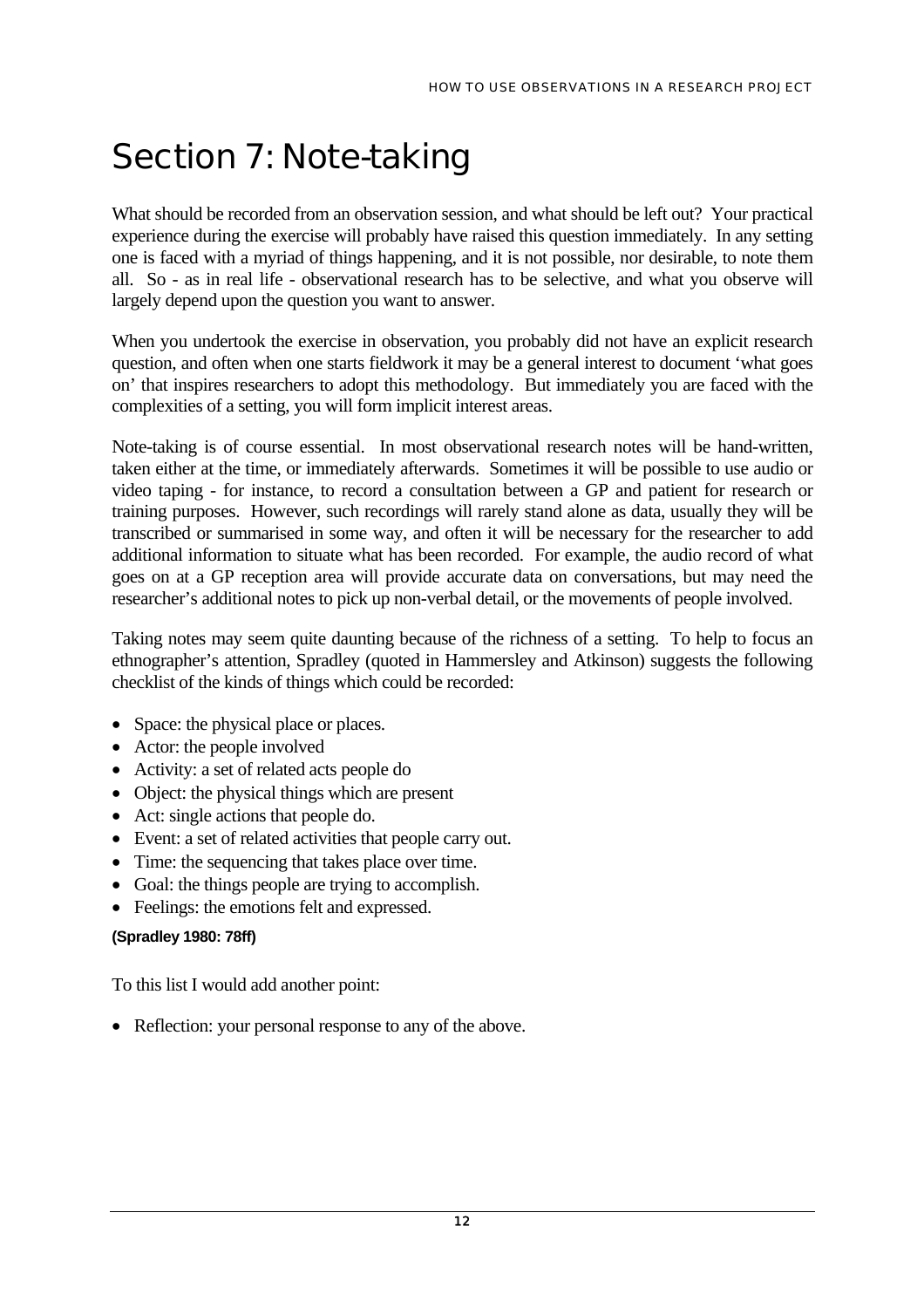#### EXERCISE 9

Look back at your notes: how many of the above were part of your observation. You can probably remember some other things which fit these points that were not recorded in your notes: go back and try to flesh out your notes in these areas.

Finally, it is worth pointing out that your fieldnotes will not necessarily comprise just a record of what happened while you were observing. They may also include:

• *Interview data*. These may be formal, or may comprise just snippets of interchanges, in which you ask someone to explain something or some event. For example, you may have watched a consultation between a GP and a patient. When the patient leaves, you may wish to ask the GP to clarify why s/he did something or asked a particular question.

I will talk more about the role of the 'key informant' below.

- *Documents.* Often in a field setting we come across relevant materials in the form of documents. These could be as wide-ranging as a poster on a GP surgery noticeboard or an official report or a letter. Often ethnographers will be shown such documents - it may take some negotiation to be able to take a copy of the original.
- *Post-hoc reflections*. Sometimes it is only when we have had some time to reflect on an observation session that we gain some insight, often when we are re-reading the notes or perhaps even in the middle of the night! Add these insights to the notes: they form a part of the continuing 'log' of your fieldwork.

Remember to date all entries in fieldnotes, including these post-hoc insights.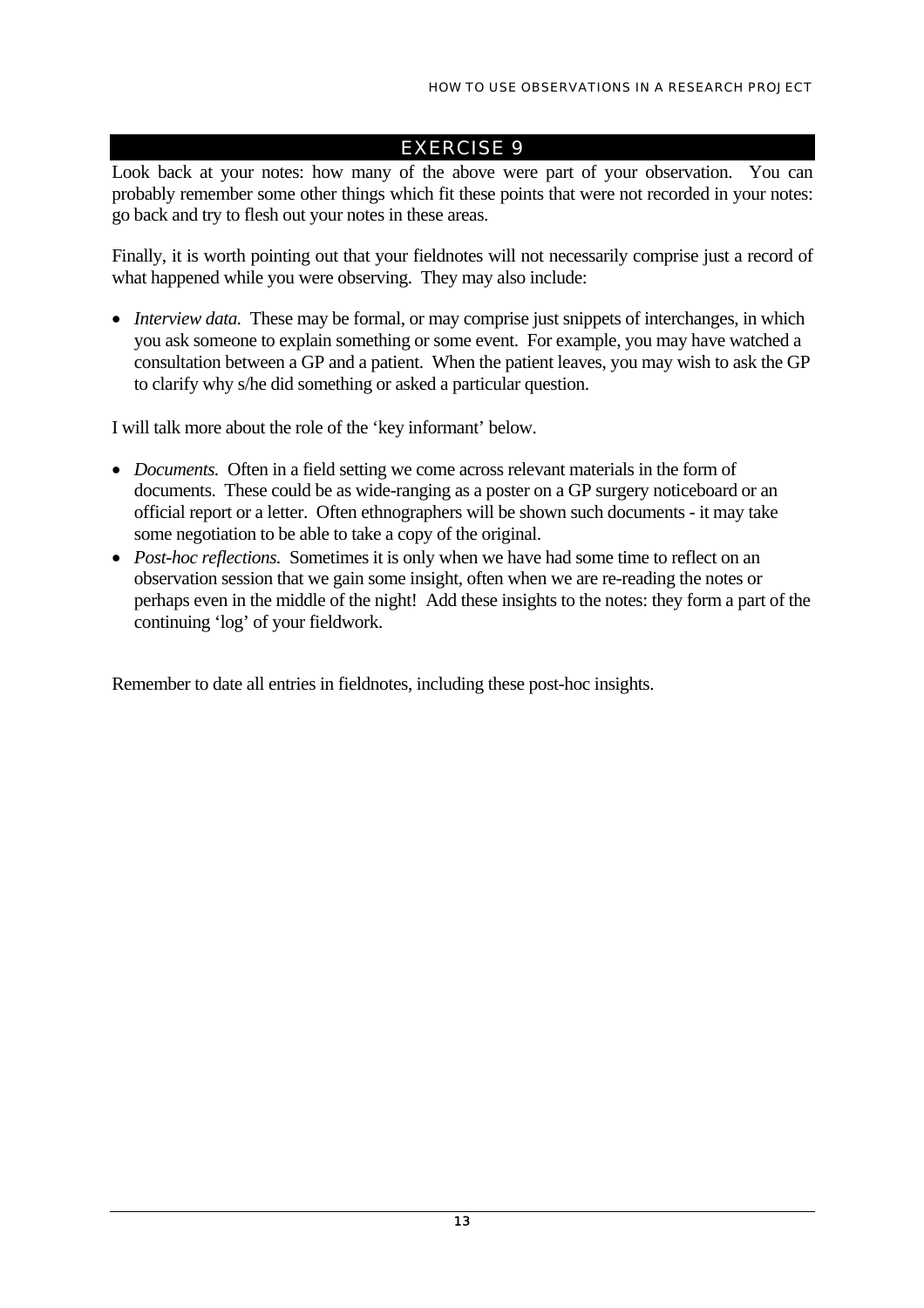# Section 8: Understanding and interpretation

I began this pack with the comment that observation is not simply an act of the senses, it requires the brain to be engaged, to make sense of what we see or hear. Immediately we have observed something, our brains may start to work to interpret it. Let's take as an example the extract we looked at earlier:

(Mr D, the junior staff and the researcher gather round Mr Y's bed)

| MrD<br>(to patient, looking at chart) | Hallo Mr Y. Well we want to send you home, but I don't like<br>that raised temperature.                                                                                       |
|---------------------------------------|-------------------------------------------------------------------------------------------------------------------------------------------------------------------------------|
| Patient Y                             | N <sub>0</sub>                                                                                                                                                                |
| MrD                                   | I don't know what can be causing it. We've cultured the wound<br>and there's no infection there. I just don't know what's causing<br>it  Are things ready for you to go home? |
| Patient Y                             | Yes, my wife can come and collect me today.                                                                                                                                   |
| MrD                                   | Can you go to bed, and she can look after you?                                                                                                                                |
| Patient Y                             | Yes.                                                                                                                                                                          |
| MrD                                   | I don't like that raised temperature. Phone your wife and you<br>can go home now.                                                                                             |
| Patient Y                             | Thank you very much.                                                                                                                                                          |

#### **(extract taken from Fox 1992)**

What we have here is a brief piece of interaction. Having recorded this, we have to make some sense of it, if it is to be of any use as research data. Often the sense we make of something will depend upon our research commitments. Now for the sake of argument, let us imagine that what we are interested in is the information-seeking behaviour of surgeons.

We might pursue this objective by analysing how the surgeon here followed a check-list of questions to clarify what his decision (discharge or continuing hospital stay) should be. We would look at other examples, and see if this 'made sense'. If the surgeon followed a similar line of questioning, this proposition would be supported. If not, then we seek a new explanation.

If, on the other hand, the question concerned the different behaviours of surgeons towards male and female patients, we would interpret this data differently, perhaps picking up on the emphasis on the patient's marital status as a key.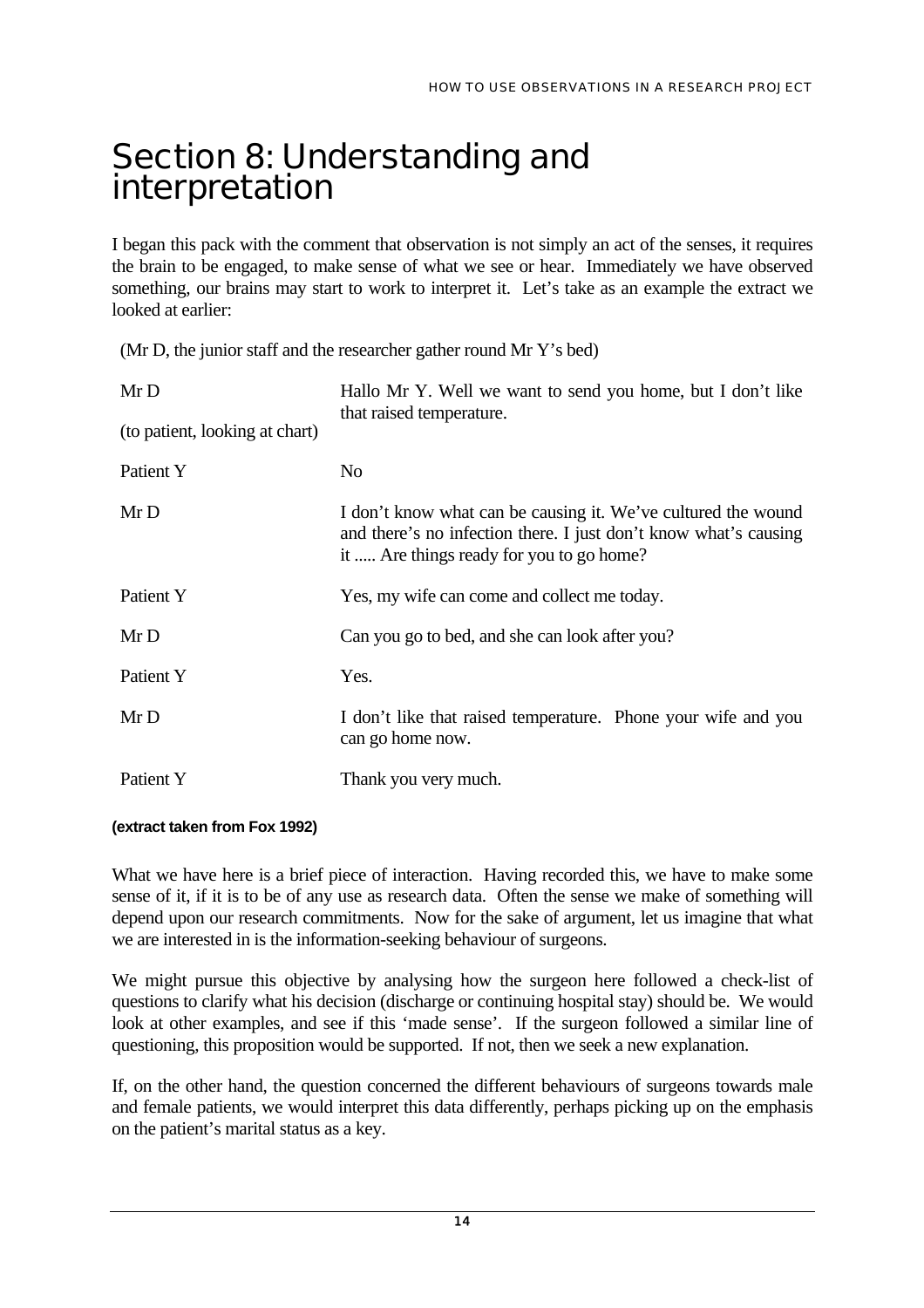How can we resolve this problem of multiple interpretation? Well, in some senses, there is no resolution, and we have to acknowledge that our understanding may be affected by all sorts of factors, not least, what we are looking for.

One way to seek to gain an understanding which is more valid and reliable is to try to find out what the surgeon and patient thought was happening, and it might be that to ask each in turn could elucidate more about the interaction. These kinds of 'triangulation' can help us by more certain that we are not interpreting things incorrectly.

## *The Key Informant*

One very important person which features in many ethnographic study is the 'key informant' (of course there may be a number of these.) Finding a key informant can be a turning point in an observational study, because suddenly much of a setting can be explored through the eyes of a participant. One has to be cautious about the selection of key informant, however, as their views are likely to be significant in shaping the explanatory framework and even the conclusions of your study. There is no such thing as a perfect key informant, but in general they may have one or more of the following characteristics:

- Someone who while part of the culture to be observed, is able to stand back either by having come in from another culture, being new to the culture (the 'rookie'), having recently changes status, or someone whose nature is reflective or observant
- Someone who likes and is willing to talk, either someone who is naive and does not realise the import of her/his talk, or is frustrated or rebellious, or who is on the way out in terms of power once held but now forfeited, or who is a victim of power games in the setting.
- Someone who needs to talk to someone for their own emotional sustenance.
- Those with specialist knowledge (Hammersley and Atkinson 1989: 116-7)

Of these, those from category 1 may be the less involved, while those in categories 2 and 3 have strong investments which may colour their explanations, and whose words must therefore be carefully weighed. Those in category 4 will be valuable key informants, but may not disclose as much as the others.

In choosing a key informant, then, we need to weigh up what they are getting from the deal. No key informant's explanations can be given absolute privilege, and sometimes their accounts may need to be tested against others or against your observations to appraise their validity and reliability. The whole question of understanding raises profound issues concerning the validity and objectivity of ethnography. We will return to this in the final part of this pack.

## *Ethics of Field Work*

I raised the issue of ethics earlier when discussing covert or participant research, but in all observational research there are a number of ethical issues which need to be addressed.

• *Confidentiality*. One should take all possible measures to ensure that there are no consequences for those we observe as a result of subsequent identification in a report or published work. This means using pseudonyms, and if necessary ensuring that locations of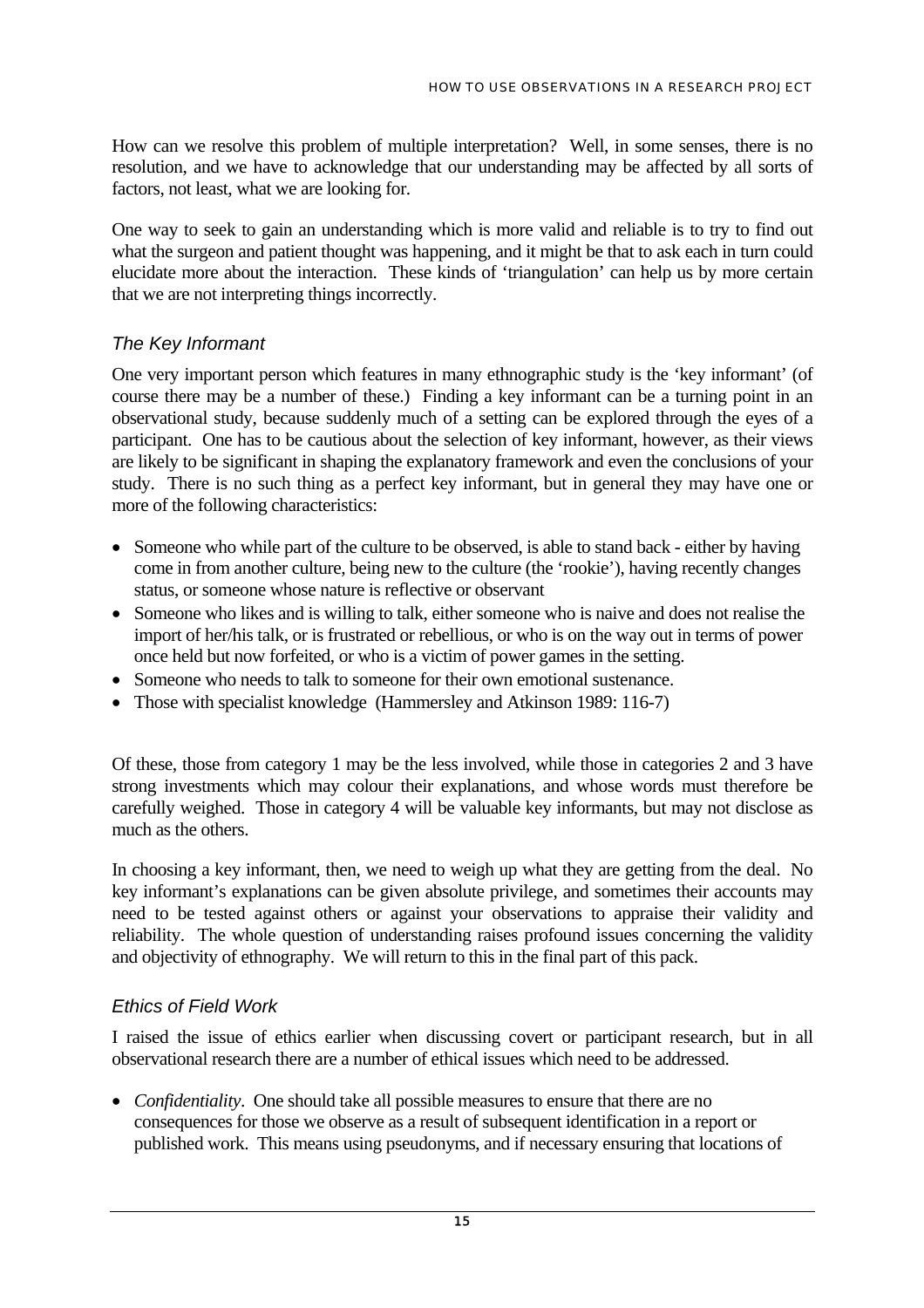research cannot be identified. Fieldnotes could contain much that could be seriously embarrassing to our subjects: they should be treated as confidential documents, and care taken to ensure they are not read by others.

- *Informed consent*. People have a right to know that they are the subjects of research. If we take this a principle, it raises issues about the use of any sort of covert observation, and of any intentional mis-information about the purpose of a piece of observation. It has been argued that this principle can be traded against the value of the findings of the research, either for those involved or for others.
- *Privacy*. People have a right not to have their lives invaded. Once again this indicates problems with covert research, and the same trade-off arguments apply. However, we must be particularly careful to ensure that people do not feel an intrusion, however unintended (for example, by reading a research report and recognising themselves, however well-anonymised). It is well worth thinking about how to conduct observational research in an unobtrusive manner, to respect privacy of those who are observed.
- *Validity of research.* It is the view of some researchers that bad research is unethical. If your design is sloppy, and your findings of little value, then you have wasted everybody's time. The quality of a piece of research is an ethical issue in this sense, and we should attempt to conduct research in ways which maximise its validity.

## *Submissions to Ethical Committees*

Ethical issues are notoriously slippery, and ultimately they will be argued and debated. However it is important that the observational researcher acknowledges ethical issues, and that observers reflect upon what their research may mean for those involved. When it comes to health care research, ethical issues are particularly important where studies involve people who are already vulnerable as a consequence of illness. In such situations, many studies must go before an ethics committee, which is constituted from health care professionals, theologians and ethicists. They will take into account all the issues raised above.

## EXERCISE 10

Although your earlier fieldwork study probably did not involve patients, imagine you are submitting a proposal to an ethics committee. Write down what you think were the ethical issues raised by the fieldwork exercise you undertook. Do you think you would have designed your observation differently in the light of this reflection? Address any questions which you think an ethics committee might have concerning this research.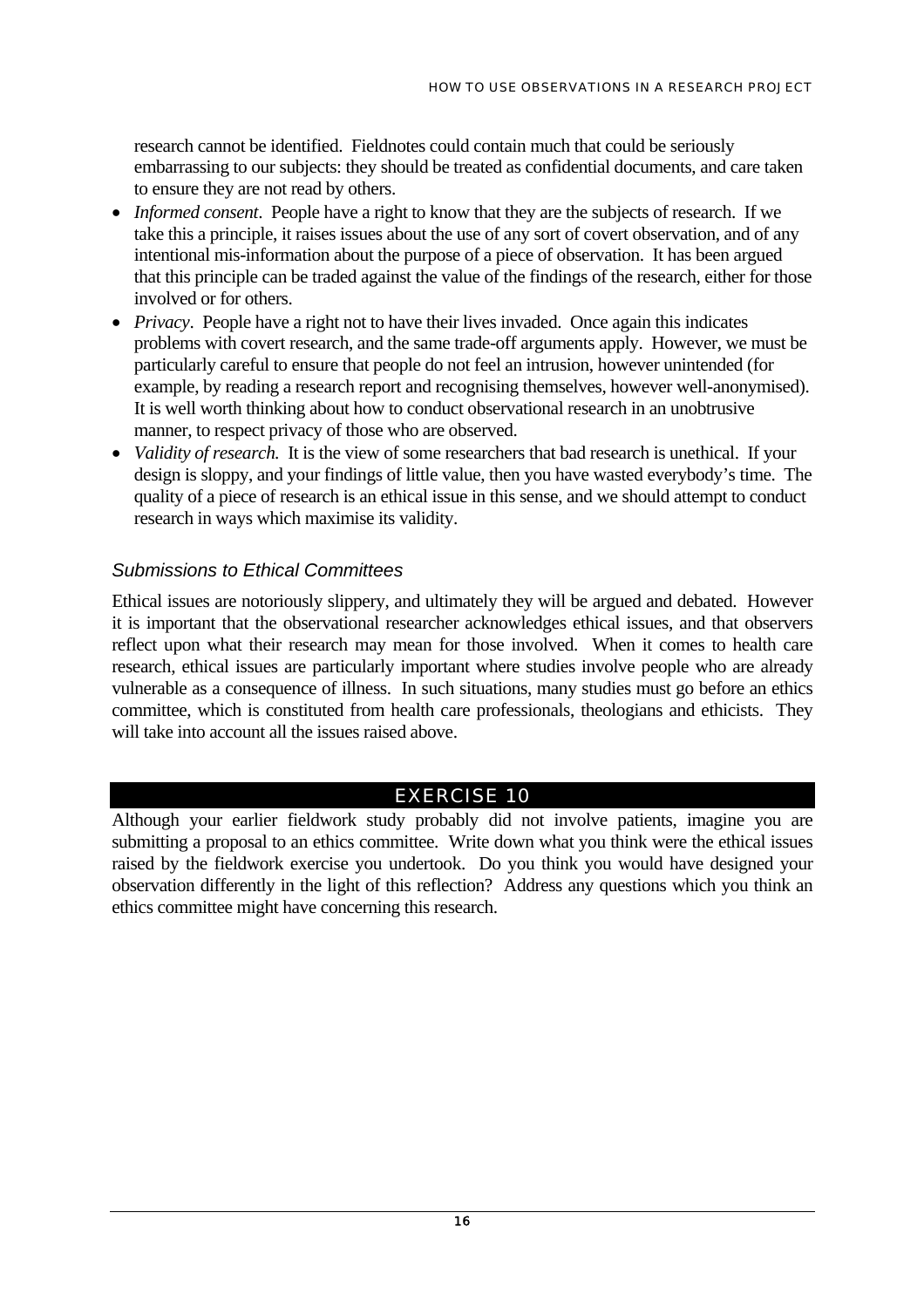## Section 9: Putting it into practice: the inside view

I hope that you have found these discussions of issues in fieldwork observation useful. To see what you have learnt, I want you to spend another period in practical observation, but with a slight difference.

## EXERCISE 11

#### *Observing a Familiar Setting*

I want you to choose a setting that you know well for this observation exercise, and I recommend that you choose your own work environment. You can do this observation exercise either in your normal work time (which will give first hand experience of the problems of playing a role and being an observer), or at a time when it is clear you are practising this observation and not working.

I want you to do two specific things:

- Find a key informant. Use the criteria suggested earlier in choosing someone. You will have to explain to this person what you are doing, just as you would in a real-life situation.
- Ask your key informant to explain the use of spaces in the setting you have chosen. This is often the first thing that an ethnographer does when entering a setting, and may entail quite detailed mapping of the places involved. In particular, I want you to focus on 'front' and 'back' spaces. Front spaces are publicly accessible spaces such as the general shop area in a pharmacy. Back spaces are only accessible by selected personnel: the staff in a pharmacy who are able to go behind the counter and into the dispensary etc. The interactions which go on in back spaces are often very interesting, and an observer needs to find out about these as part of her study of a setting.

Although you will probably know a lot about these spaces yourself, I want you to go through this with the informant, as it will give a focus for a fairly structured discussion. Ensure you cover all the spaces, including those like coffee rooms or corridors, finding out what kinds of interactions go on in these spaces. Once you have gleaned this information, observe, either alone or with your informant, what really goes on in these spaces, looking for confirmations of what you had been told.

I suggest you allocate a maximum of one hour for this exercise, to include the time with the informant, and the observation. You may want to spend some additional time organising your notes from the observation and drawing maps of the front and backspaces.

In this pack, we cannot go much further in terms of developing your fieldwork observation skills. I would certainly encourage you to read fieldwork guides and accounts of ethnographic studies, and some of these are given in the bibliography. However, practice is essential to develop these skills, and until you have to use observation in earnest, your skills may not really become more refined. If you wanted to practice, perhaps using the setting you have just explored, this would be valuable, and might even form a basis of a research study in due course!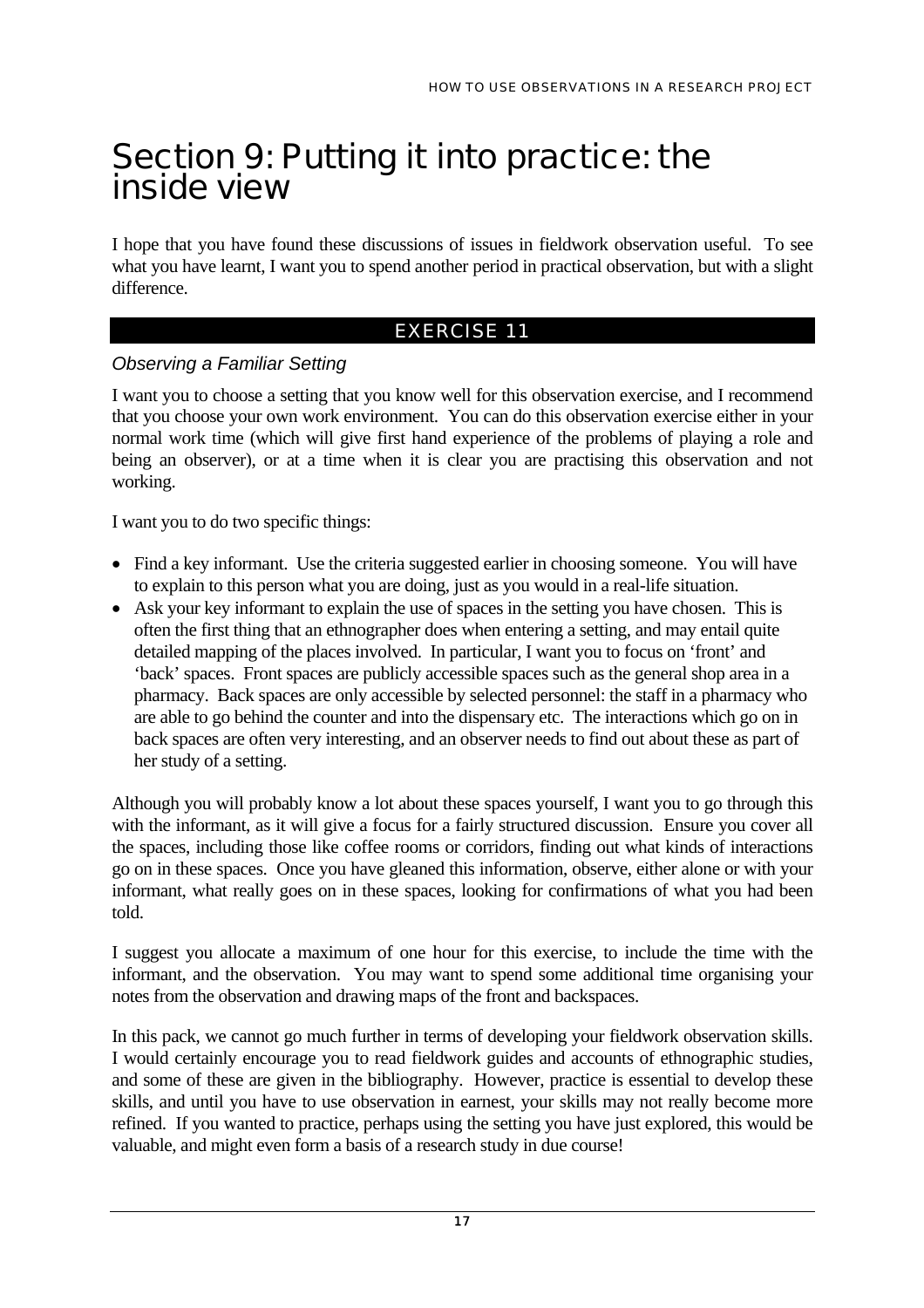However, I want now to turn to some further issues concerning the methodology of observation, to complete this study pack.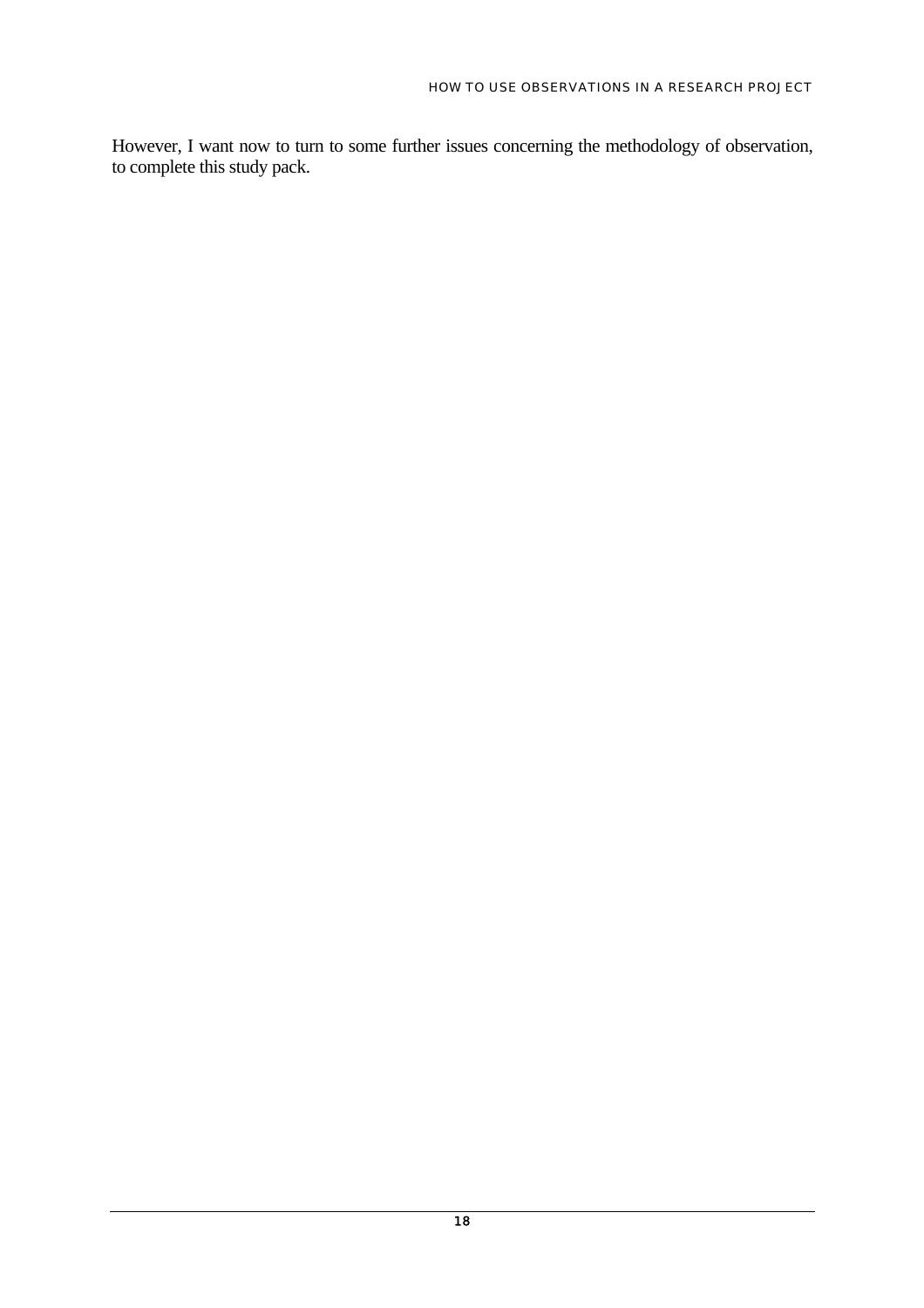# Section 10: Validity and reliability in observational studies

The reliability and validity of a piece of research indicate its *trustworthiness,* in other words, the extent to which study findings reflect the world that we are seeking to explore in our observation. Reliability is concerned with the measuring tools we use in research, and whether they are *consistent.* Validity is an indicator of the *accuracy* of research - whether a study gives a true picture of what it is exploring. Reliability is a pre-requisite of validity, but does not guarantee it.

Validity and reliability are important issues for ethnographers -- just as they are for all other researchers. However, because ethnography falls within a naturalistic and qualitative paradigm of research, we must think carefully about what validity and reliability mean for the way that we conduct observational studies. While the relevance of the *trustworthiness* of a piece of research still stands, Lincoln and Guba (1985) suggest that we can ask four key questions when designing or appraising qualitative research such as ethnography, and suggest terms to describe these issues:

| How truthful is the finding?      | (Credibility)     |
|-----------------------------------|-------------------|
| Can the findings be generalised?  | (Transferability) |
| Could the findings be replicated? | (Dependability)   |
| Can we rule out researcher bias?  | (Confirmability)  |

These four questions relate to traditional (positivist) notions of study validity and reliability, as can be seen in the table below.

| <b>Naturalistic</b>                                                               | <b>Positivist</b>             |
|-----------------------------------------------------------------------------------|-------------------------------|
| Credibility (Are the findings<br>believable?)                                     | <b>Internal Validity</b>      |
| Transferability (Are the<br>findings applicable<br>elsewhere?)                    | <b>External Validity</b>      |
| Dependability (If the study<br>were repeated, would the same<br>findings emerge?) | <b>Instrument Reliability</b> |
| Confirmability (Has the<br>researcher biased the findings)                        | Intra-observer Reliability    |

**Table 1: Positivist and Naturalistic analyses of Validity and Reliability**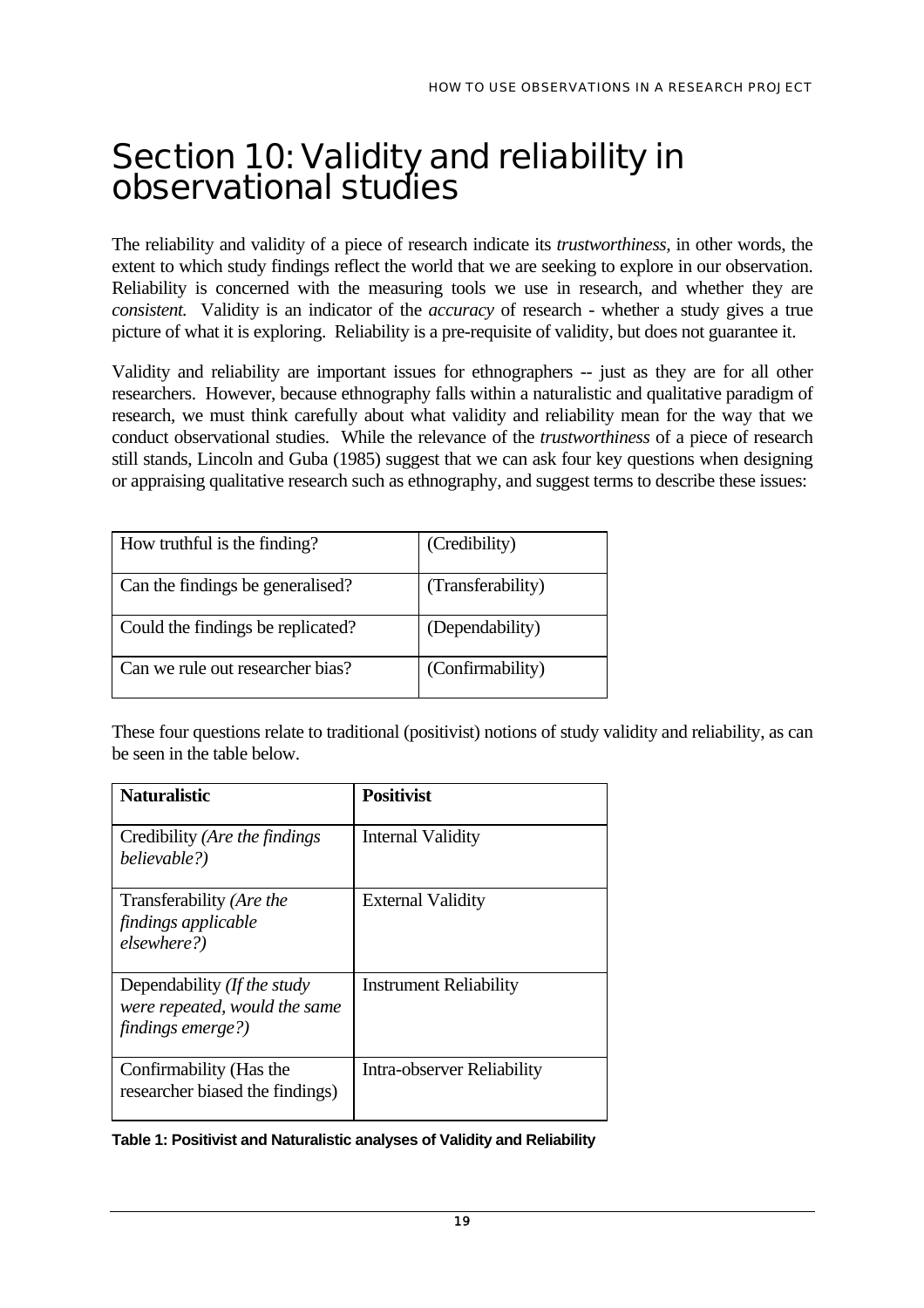When carrying out observational research, we need to address the four issues of credibility, transferability, dependability and confirmability. However, Lincoln and Guba (1985) argue that we need to think about some of these issues quite differently from the perspective of positivist research. Let us look at each area in turn.

#### *1. Credibility*

Related to the **internal validity** of a study, credibility requires that we concern ourselves with the **accuracy of description** in a piece of qualitative research. We need to state the precise parameters of the study - who was studied, where and when, and by what methods. If we identify these aspects, and if we have a reliable means of measurement (dependability and confirmability), our study will be valid for the specific setting investigated. We can add to the credibility of observations by using informants, who will ensure we are not misunderstanding what we observe. Use audio or video recording where possible to avoid inaccurate notes, and practice note-taking in field situations. Check out final reports with our informants too, to make sure inaccuracy has not occurred in analysis.

It is sometimes possible to use observation in conjunction with other methods, such as a survey. This can add to the credibility of findings, by 'triangulating': if findings from two sources agree this supports the conclusions from each.

(Sometimes it is useful to use observation in the initial phase of research, because of the richness of the data produced, it helps to focus the research on relevant issues, perhaps informing the construction of a questionnaire or interview schedule. Other programmes may begin with a survey to identify background factors, and follow this with in-depth observation to flesh out the quantitative findings.)

## *2. Transferability*

When de-briefing from the first observation exercise, I raised the question of whether it is possible to generalise from ethnographic data. After all, in most qualitative research, the method of sampling is not strictly *representative*, but will be aimed at maximising the diversity within the study setting, to ensure as 'rich' a picture of the setting as can be gleaned. Clearly, this method of sampling will not supply **external validity** in the way that is usually sought in quantitative research, which wishes to generalise beyond the study population.

Yet ethnographies often make claims that their findings are of value as more than just descriptions of a few isolated instances observed in a study. Part of the answer was raised in the Hammersley and Atkinson extract: ethnography is a naturalistic method, which seeks to describe the world 'as it is' (the issue of credibility or internal validity discussed above). That, naturalistic researchers argue, is sufficient. In a major divergence from positivist approaches, Lincoln and Guba warn us that we must be very cautious when claiming transferability. In fact, they argue that no claims should be made about the applicability of the findings to other settings. If other researchers wish to generalise from a study to other situations, the onus must be on them rather than the original researcher to demonstrate a study's applicability elsewhere.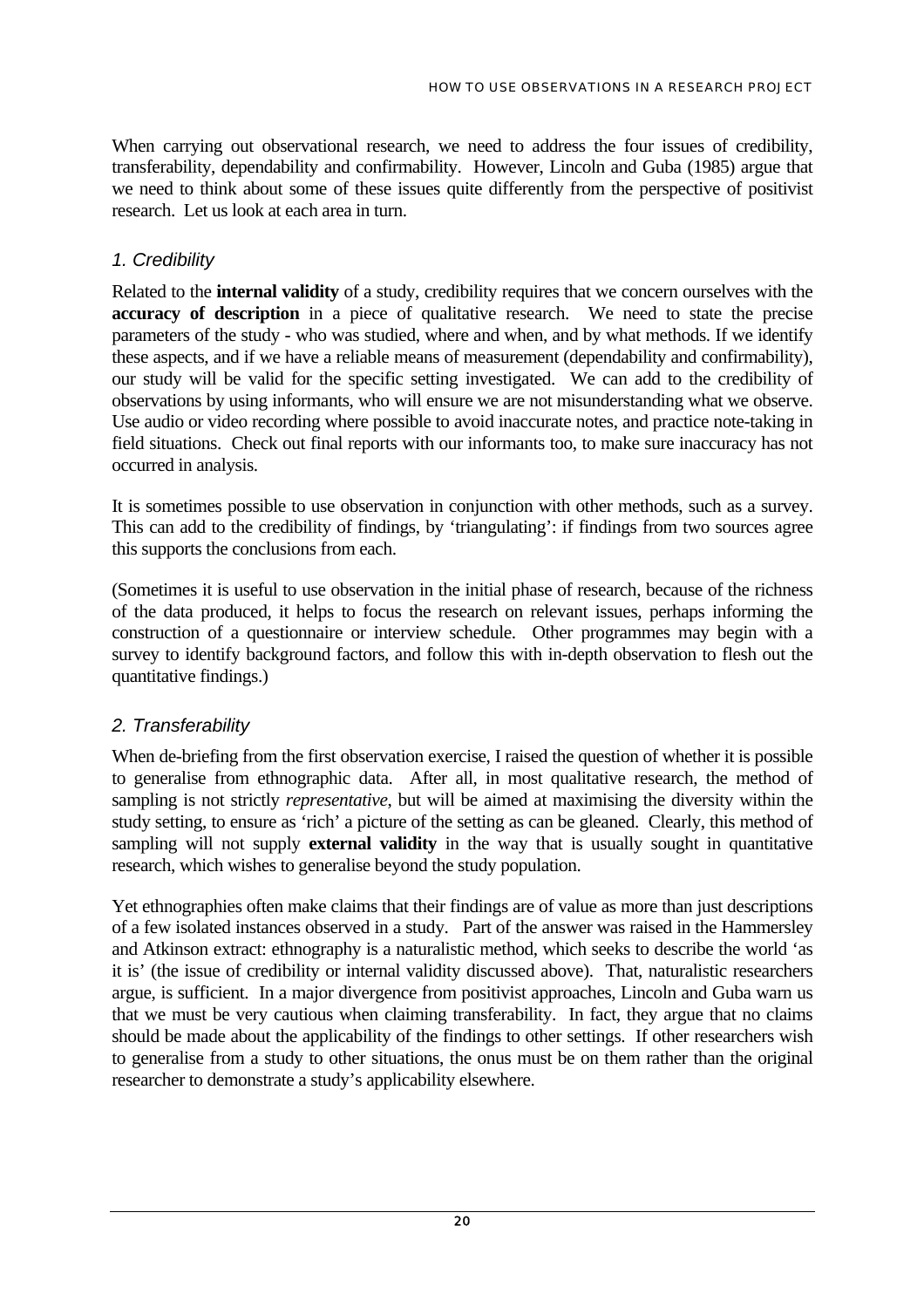#### *3. Dependability*

The dependability of a study relates to the consistency of the measuring instrument, which in this case is the observer herself, and her capacity to make sense of the world. This 'instrument' should be able to draw the same conclusions from similar observations (internal reliability), while in theory, more than one observer should be in agreement when observing the same thing (interobserver reliability). Note that dependability is essential (but not sufficient) to ensure credibility.

However, while positivist research (particularly in the natural sciences) assumes an unchanging world, so that if an identical study were to be performed it would be expected that the same findings would emerge, the naturalistic paradigm acknowledges that the social world is continually changing. Observational studies may themselves affect the world they are, as in the Hawthorne studies mentioned earlier. The presence of an observer, especially one who asks a lot of questions too, may lead subjects to reflect more fully on what -- up to now -- they took for granted.

If change is inevitable, dependability is a problem, because we cannot ensure that if we observe 'the same thing' on different occasions that it actually means 'the same thing' for the people involved. Lincoln and Guba suggest that in such a changing world, all an observer can do is to try to *predict* as much as possible of what these changes may be, and account for them by *casting widely for data* within the setting. Multiple examples are valuable because they give some evidence of continuity or consistency.

#### *4. Confirmability*

Confirmability could also be called objectivity or intra-observer reliability. It means that the instrument (the researcher) will not have an in-built bias such that some kinds of observation are treated differently from others.

However, in a naturalistic paradigm, we have to accept that observer bias is a fact of life: we all have values and we cannot wholly avoid allowing these to colour the way we interpret data in a qualitative analysis. To minimise this bias, ethnographers need to recognise their biases, and seek to fault their own assumptions or 'pet theories' about what they are researching. Informants are useful to remind an observer of her potential biases (although inevitable informants have biases too). Bringing in colleagues to offer alternative readings, and feeding back results of an analysis to the original respondents can help to reduce these biases. Again, you should be able to see how the confirmability of a study is a pre-requisite for its credibility.

*To ensure that you grasp these difficult discussions of validity and reliability, try to complete the following exercise.* 

## EXERCISE 12

#### *Maximising validity and reliability*

You want to conduct some observational research on the ways receptionists in a GP surgery deal with telephone requests for repeat prescriptions. What features of your research design do you build in to maximise credibility, transferability, dependability and confirmability?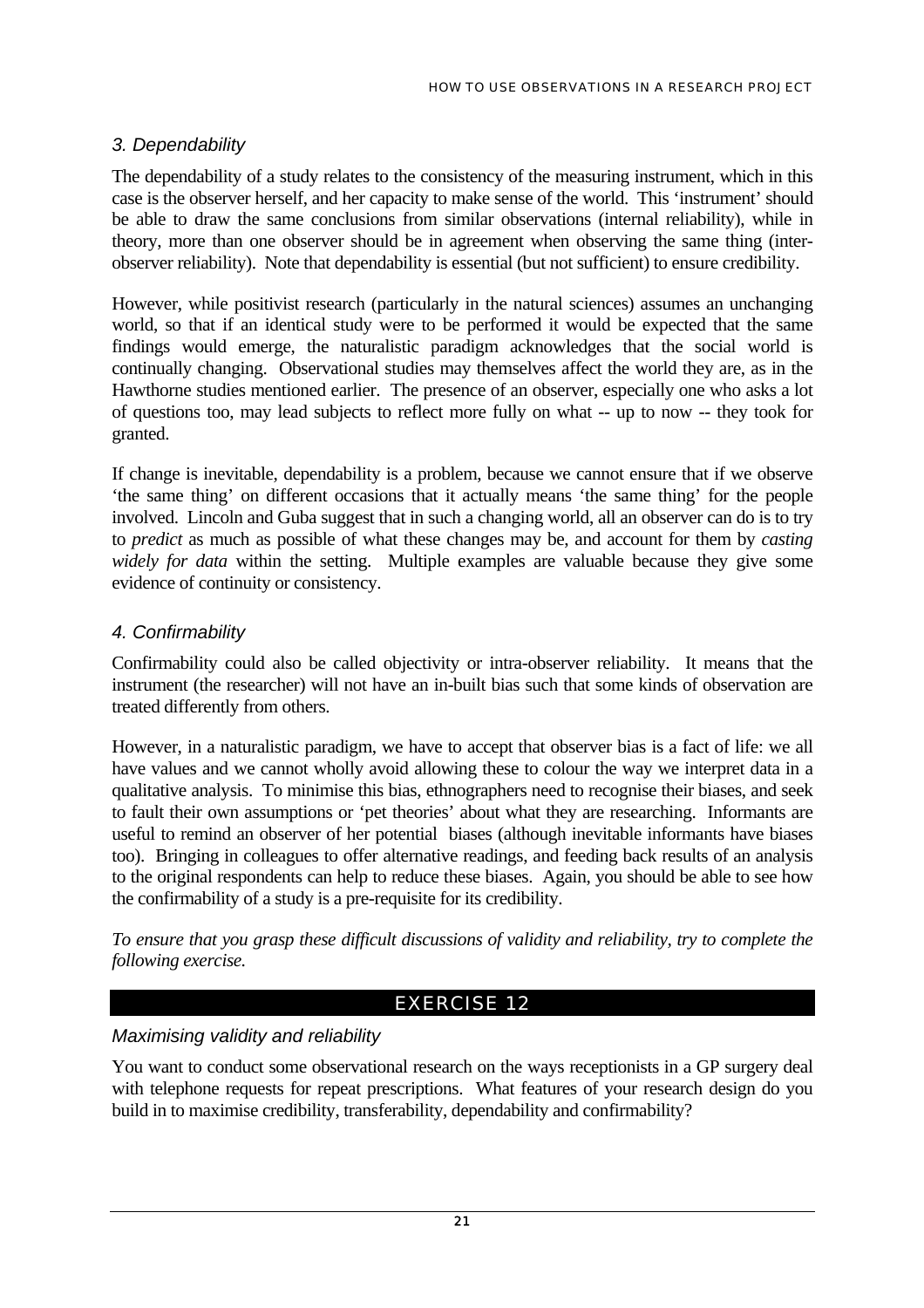## Section 11: Some criticism of observational research

In this pack, I have tried to provide an introduction to the practicalities of doing observational research, and addressed some of the theoretical issues which arise. All research methodologies have limitations, and each - be it a randomised controlled trial or an ethnography - is based on certain assumptions about the world which it seeks to explain or explore. There is certainly not time to go into the ramifications of the philosophy of science which have occupied natural and social scientists for centuries, but it is worth recognising that such debates exist and continue. I recommend readers to explore some of these debates if and when they have time, perhaps referring to a book such as Steve Woolgar's *Science: the Very Idea* which offers an introduction in a concise format.

For now, I want to merely point to two criticisms that have been levelled at ethnographic methods. Readers may pursue the relevant texts if they wish, to draw their own conclusions.

The first criticism is that ethnography, while useful for describing settings or situations, is compromised when it comes to trying to generate theoretical understanding which can help to explain more than just the specific instances observed. One recent proponent of this critique is Martin Hammersley, whose collection of essays entitled *What's Wrong with Ethnography* sets out this position coherently. He argues that:

'.... commitment to the goal of theoretical description on the part of ethnographers had led them to adopt what I call ... the reproduction model. From this point of view, ethnographic descriptions must simply portray the phenomenon of interest 'in its own terms'. However, this presumes that there is a single objective description of each phenomenon, and this is not the case: there are multiple, non-contradictory, true descriptions of any phenomenon. How we describe an object depends not just on decisions about what we believe to be true, but also on judgements about relevance. The latter rely, in turn, on the purposes which the description is to serve. Much the same is true of explanations: what we take to explain a phenomenon depends not just on our ideas about what causes what, but also on the purposes for which the explanation is being developed. Ethnographers' commitment to the reproduction model obscures, from readers and perhaps even from ethnographers themselves, the relevances that structure their accounts. As a result, the rationales for those accounts may be incoherent; and wittingly or unwittingly, ethnography may become a vehicle for ideology'.

(Hammersley 1992: 28)

Hammersley's own commitment is to 'save' ethnography as a valid research tool, and he offers a resolution of his criticism later in his book, based on a 'critical realism' which attempts to recognise the possibility of interpretations which are valid. The work of Lincoln and Guba discussed earlier can also be seen as an effort to codify techniques of observation which will lead to consistent and accurate findings, while warning about generalization. But for others, the valueladen character of interpretations based on observational studies mean that it cannot be considered as a scientific technique and must either be abandoned in favour of more rigorous methods such as the survey or experiment, or limited to 'simple description'.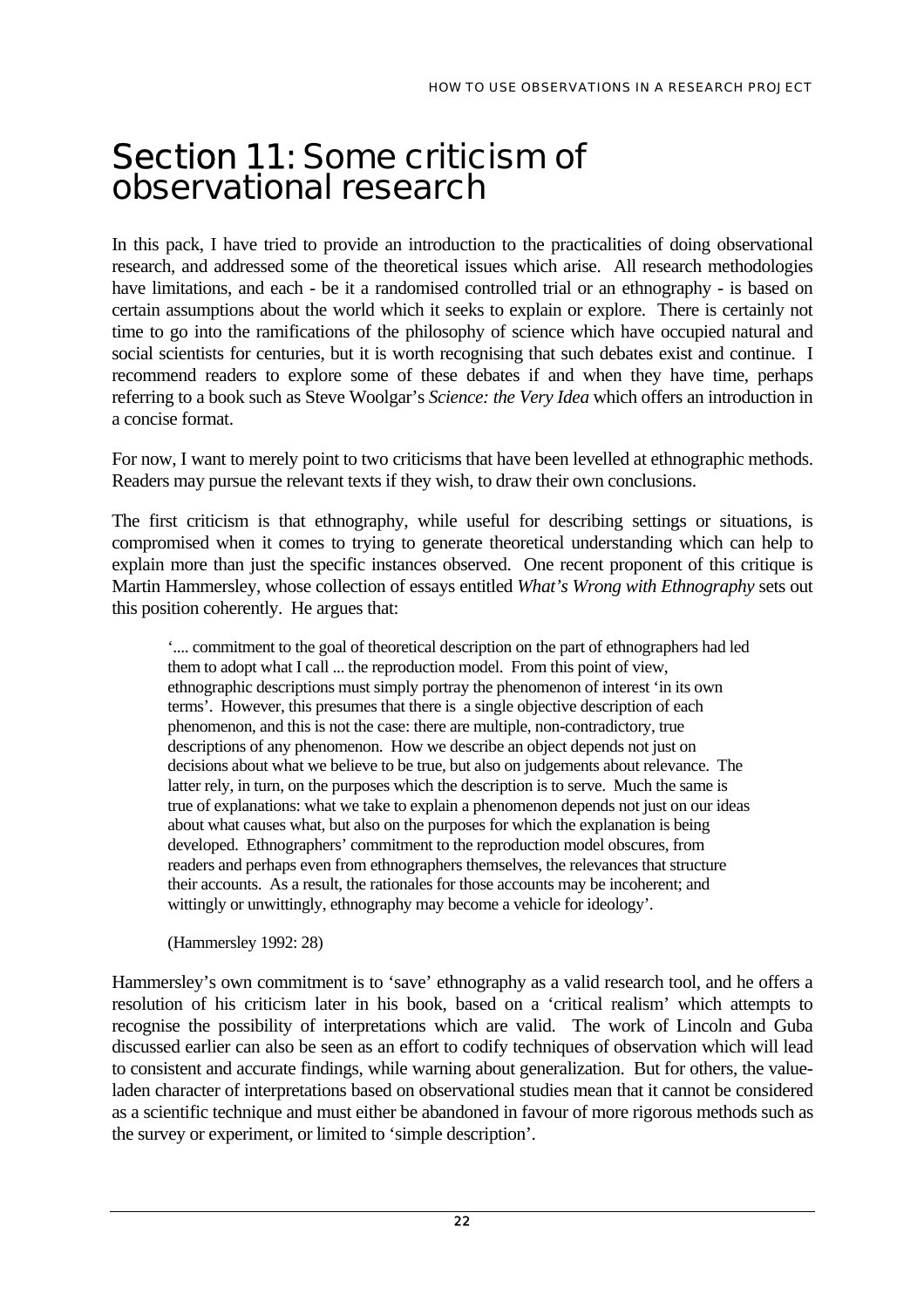If this first criticism of ethnography is based on the multiplicity of possible explanations of observations, so too is the second. But this latter's concern is with the way in which observational studies (primarily in anthropology) have contributed to the construction - often aberrant or invidious - of identities for those who have been observed, while claiming objectivity for those doing the observing. This criticism has focused on the constructions of 'reality' in ethnographic accounts of field settings, and often has a political agenda in challenging the (superior) researcher's interpretation of the (inferior) subjects' lives. Crapanzano writes that:

'Like translation, ethnography is also a somewhat provisional way of coming to terms with the foreignness of languages -- of cultures and societies. The ethnographer does not, however, translate texts the way the translator does. He (sic) must first produce them. .... No text survives him other than his own. ...

The ethnographer is a little like Hermes: a messenger who, given methodologies for uncovering the masked, the latent, the unconscious, may even obtain his message through stealth. He presents languages, cultures and societies in all their opacity, their foreignness, their meaninglessness; then like a magician, the hermeneut, Hermes himself, clarifies the opaque, renders the foreign familiar, and gives meaning to the meaningless. He decodes the message. He interprets. ...

The ethnographer does not recognize the provisional nature of his presentations. They are definitive. ... Embedded in interpretation, his presentations limit re-interpretation. Ethnography closes in on itself.'

(Crapanzano 1986: 51-2)

Like others in this school of textual criticism of ethnography, Crapanzano questions this closingdown that occurs in ethnographic texts such that the people represented become little more than ciphers in a code which the ethnographer has broken. They challenge the capacity of an ethnography to get at a single 'truth', and as with the first school of critics, point to the multiplicity of possible explanations of one's observations.

The consequences of this challenge are profound, and Stephen Tyler, writing in the same collection as Crapanzano, Clifford and Marcus's book *Writing Culture,* suggests that observational studies must abandon explanation in favour of 'evocation': a mode of reflection which does not seek a truth but rather tries to enable the observed's point of view to come across in reports of observations (Tyler 1986: 123ff). This 'postmodern ethnography' de-privileges the author of an ethnographic report, and encourages a reflexivity in readers which can help them to sense something of the field setting and the people who are involved. It seeks to redress the imbalance between researcher and researched, giving the latter more of a voice than traditionally is the case in ethnography (as in almost all research).

I hope this brief exploration of some critiques of ethnography as a method has helped to point out that observational research must be conducted with one's eyes open. Not simply to what one observes, but also metaphorically, to the assumptions about how we try to know the world and give it meaning in the research process. I believe that these criticisms indicate a need for *reflexivity* on the part of anyone who wants to use observation in research. By which is meant, a capacity to think about one's own part in creating the setting one is observing (both as a person there, and in the work of interpretation, which follows observation). In that spirit of reflexivity, I would invite you to complete this pack in a final reflective exercise.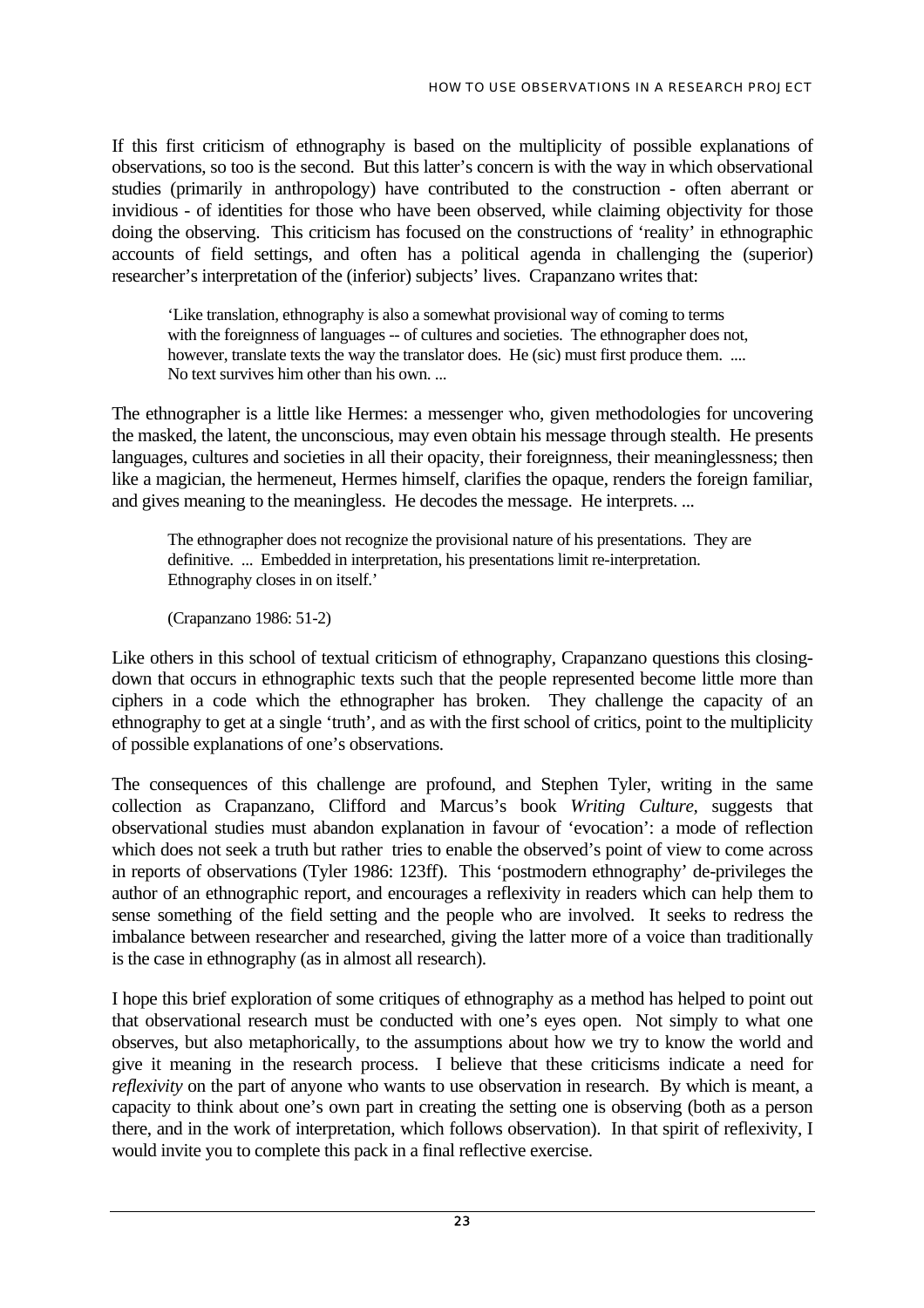## EXERCISE 13

- 1. What have you learnt concerning the uses of observation in research?
- 2. What do you think are the limitations of observational methods?
- 3. How might you respond to some of the criticisms of ethnography, both in how you behave 'in the field' and how you try to write up your interpretations?
- 4. Why do those who use observational methods in research need to be 'reflexive'?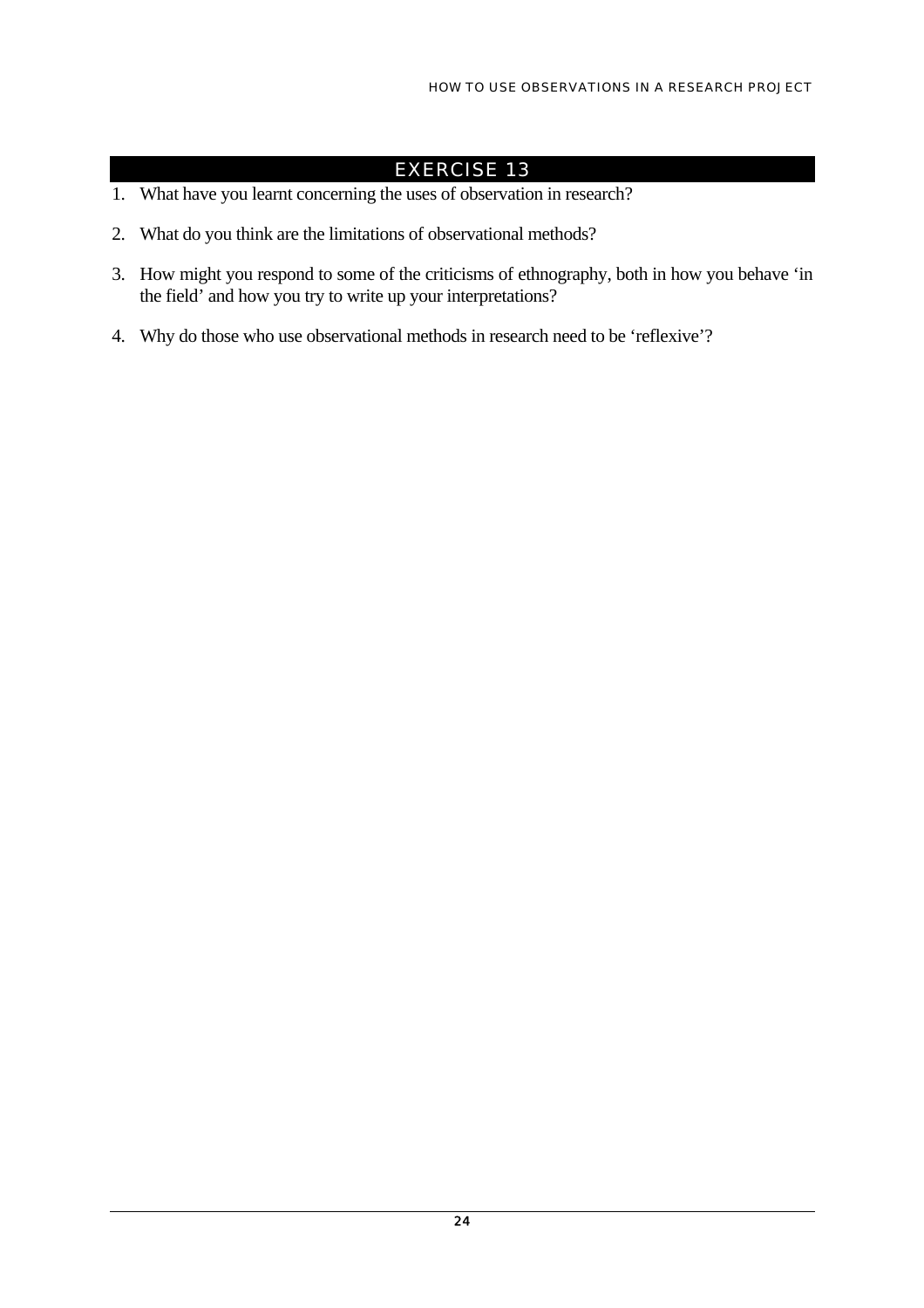# **Conclusion**

Observation is a well-established methodology for exploring the social world, and should be considered in situations where detailed descriptions of a setting and the meanings and values of its inhabitants need to be explored. Observation needs to be approached in a rigorous and structured way, both in terms of the techniques used to gather data, and the methodological considerations of validity, reliability and the ethics of research. Some criticisms of ethnography challenge the possibility to provide accurate explanations of settings, and researchers need to be reflexive about their own activities as researchers and writers of observational studies.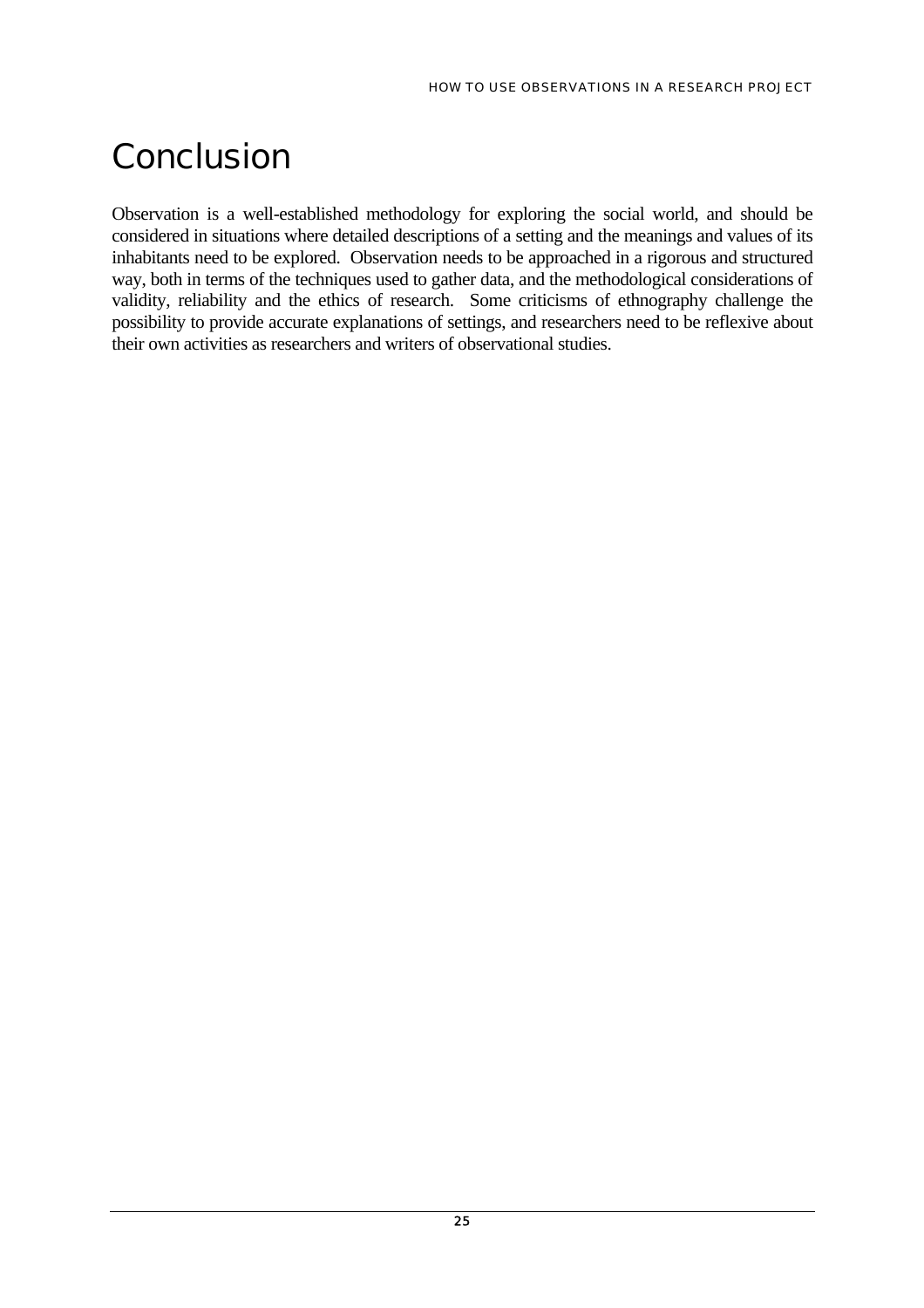# Answers to exercises

Some of the exercises in this pack are to a large extent based on self-selected examples. It is not feasible to provide specific answers for these however you should draw on the guidelines provided in the text when approaching them. Answers to exercises 2, 3, 5, 7, 11 & 12 are provided below:

#### Exercise 2

How did you get on? The kinds of things you might have written down would be:

- The ceremonial form of the 'ward round' with consultant and junior staff
- The physical arrangements of the surgical ward, including the relative position of the patient (lying down) and surgeon (standing)
- The recourse to technical knowledge of pathology
- The use of the chart as a datum accessible and comprehensible only to the staff
- The dependency of the post-operative patient
- The marital arrangements of the patient and the cultural assumptions implicit in the questions asked about these.

You may have others too - there is potentially great richness in such a short extract.

So, when we use the term ethnography to describe the method of observation, we are reminded that what goes on is not always simply a 'rational' activity but has a richness associated with the meanings which such activities have for participants. And it is because observation can get at such meanings - some would argue in a way that none other can (Geertz, 1983) that it is a useful method for use when researching health and health care.

#### Exercise 3

The ethnographer attempts to study phenomena in their natural setting and to acknowledge or 'respect' the characteristics of that setting. She sets out to understand the meanings of phenomena occurring in the settings for the people who are involved, and as far as possible to avoid preconceptions.

Hammersley and Atkinson argue that because we are ourselves part of the social world (we are 'social actors') then we understand much about the rules of social life and can apply this to what we observe during ethnographic research.

They argue that the theory that is developed in an ethnographic study is based on first-hand experience in the field rather than from the comfort of an armchair. Secondly, it is not affected by an artificial research design (as happens in surveys and experiments). Finally, because ethnography involves extended contact, there is much more evidence upon which to base theory, and the researcher's biases are likely to be attenuated over time, making this data reliable (dependable).

In summary, we can see from this that observation is valuable where we can access natural settings, where we are interested in the meanings which people give to phenomena in those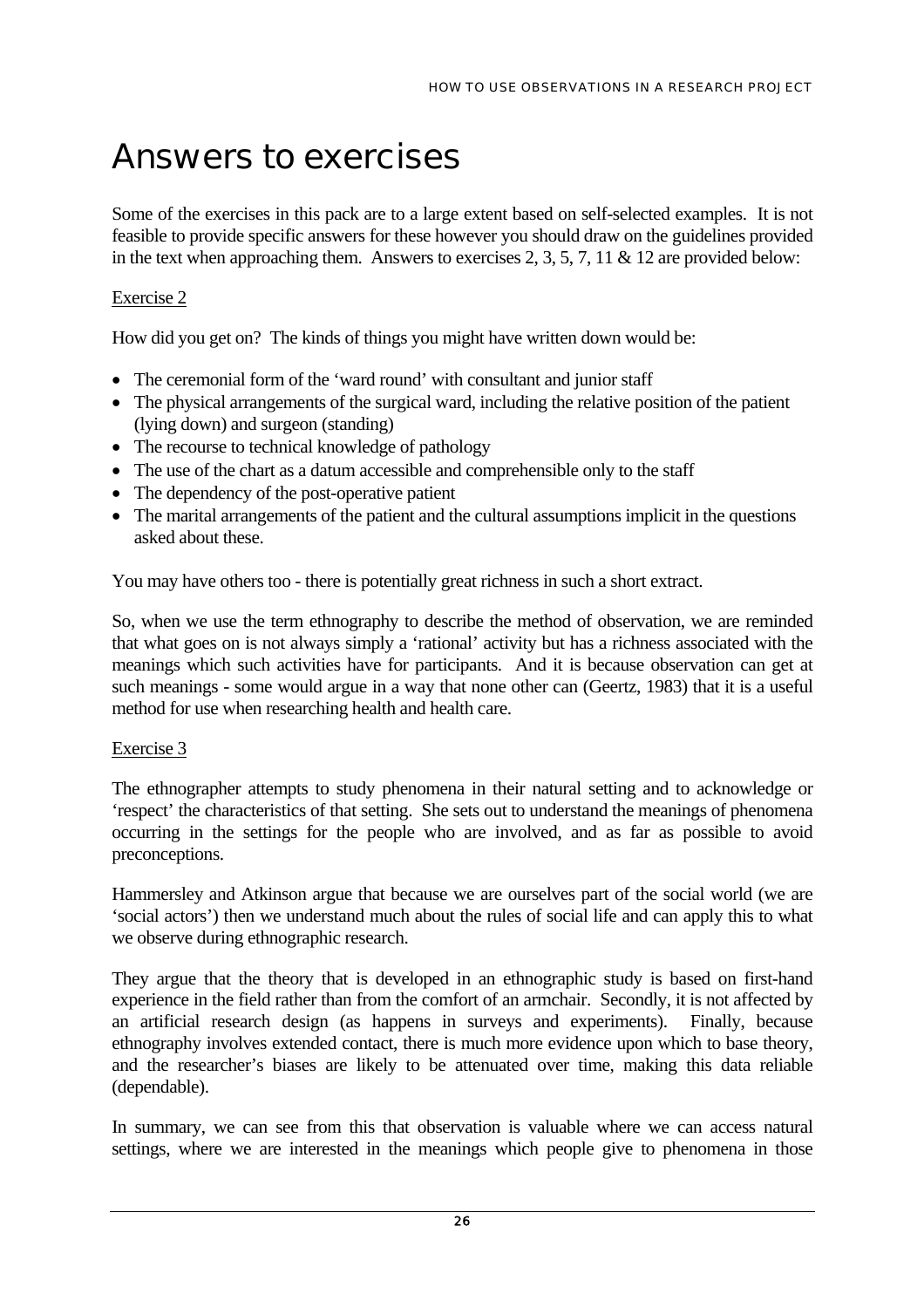#### HOW TO USE OBSERVATIONS IN A RESEARCH PROJECT

settings, and where we may want to develop theoretical understanding of what is going on. For instance, a researcher may want to know what happens when people from non-British backgrounds consult with a GP. This research is best carried out in the actual setting of the GP consultation, it depends on understanding the perspectives, attitudes and values of the participants, and we want to move from the raw findings to a theory of what is happening - perhaps focusing on language difficulties or cultural differences.

#### Exercise 5

The advantages of participant observation mainly derive from the fact that the researcher's presence is unlikely to affect the setting, because her/his presence as researcher is masked by the role of participant. But this is a disadvantage too, because the roles are confused, and it is quite possible that the participant role will bias the way the observer perceives what is going on. Another disadvantage is that the observer may miss vital things because she is too busy participating. Finally, covert research may not be considered ethical and there are issues about deceiving subjects and their rights to privacy.

Non-participant observation has the advantage of being unbiased, but the disadvantage of potentially affecting the interactions. It has the advantage of enabling detailed observations to be made without distraction, but there may be a problem of gaining access - with some aspects of a setting being 'off-limits' to an outsider, or subjects refusing to be observed. There is also the problem mentioned at the start of this section, of finding a way of being unobtrusive even though the researcher does not seem to have a role within the setting. Finally, non-participant observation has the advantage that it can be applied in many more settings, as the researcher does not need to become 'part of the action'.

#### Exercise 7

How did you get on? If you found this a challenging experience, then you are in good company: almost every ethnographer finds the first entry into 'the field' daunting, and difficult, especially if it is unfamiliar territory. You may have felt uncomfortable, visible and vulnerable. Coping with these feelings is an important issue, because they can be so dominant that it becomes impossible to observe anything at all!

Write down your reflections under the following headings.

**Main Themes**. What are the themes that your notes indicate are of importance for understanding this setting. These may take the form of very tentative ideas or questions that further observation or interviews might elucidate.

**Access**. How did you choose the setting? How did you negotiate access? How did you explain your presence to anyone who asked? How did you sustain your presence as an outsider in this setting? What could you do differently to enhance access? Do you think your presence may have affected what went on?

**Method of Observation**. What procedures did you use to organise your observations? Was the time frame (15 minutes) appropriate, and if not, how might you decide how long is needed? Were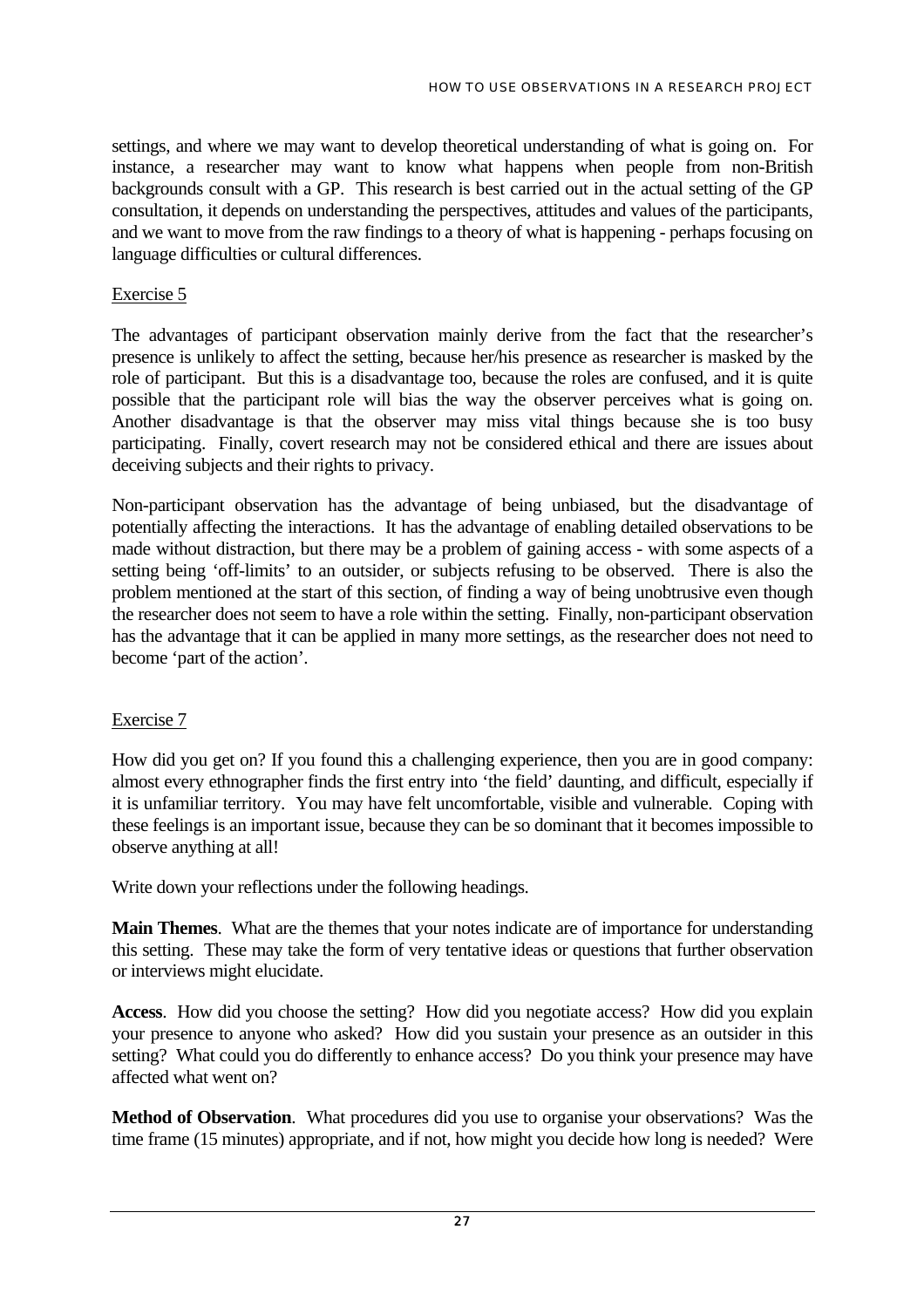you able to find a suitable place from which to conduct your observations? What might you do differently next time?

**Note-taking**. How did you take notes? Were you able to take notes during the observation? What did you take notes about, and how did you choose what to report? How accurate do you think your notes are? And how could you improve their accuracy?

**Understanding**. How did you make sense of what you observed? Were there any incidents which you could not understand? How would you go about getting the views of a participant on areas which you do not understand?

**Ethics**. What do you think were the ethical issues involved in your undertaking this observation as a non-participant? How do you balance these against the opportunities which observation gives to obtain accurate data about a setting?

#### **Any other issues not addressed in these headings.**

Well, I hope that you found this experience interesting, and that your reflections help you to see more clearly come of the issues involved in observation. We will now look at the points concerning the process of observation raised in the de-briefing.

#### Exercise 11

I hope you found this an interesting experience, particularly because it required formal observation of a setting you know very well. Did you glean any new insights about this environment? What were the consequences of choosing a setting in which you are perhaps a regular participant? Use the headings that we used earlier to de-brief from this exercise:

- Main Themes. What are the themes, which your notes indicate, are of importance for understanding this setting. These may take the form of very tentative ideas or questions that further observation or interviews might elucidate.
- *Access.* How did you choose the setting? How did you negotiate access? How did you explain your presence to anyone who asked? How did you sustain your presence as an outsider in this setting? What could you do differently to enhance access? Do you think your presence may have affected what went on?
- *Method of Observation*. What procedures did you use to organise your observations? Was the time frame (one hour) appropriate, and if not, how might you decide how long is needed? Were you able to find a suitable place from which to conduct your observations? What might you do differently next time?
- *Note-taking.* How did you take notes? Were you able to take notes during the observation? What did you take notes about, and how did you choose what to report? How accurate do you think your notes are? And how could you improve their accuracy?
- *Understanding.* How did you make sense of what you observed? Were there any incidents that you could not understand? How would you go about getting the views of a participant on areas that you do not understand?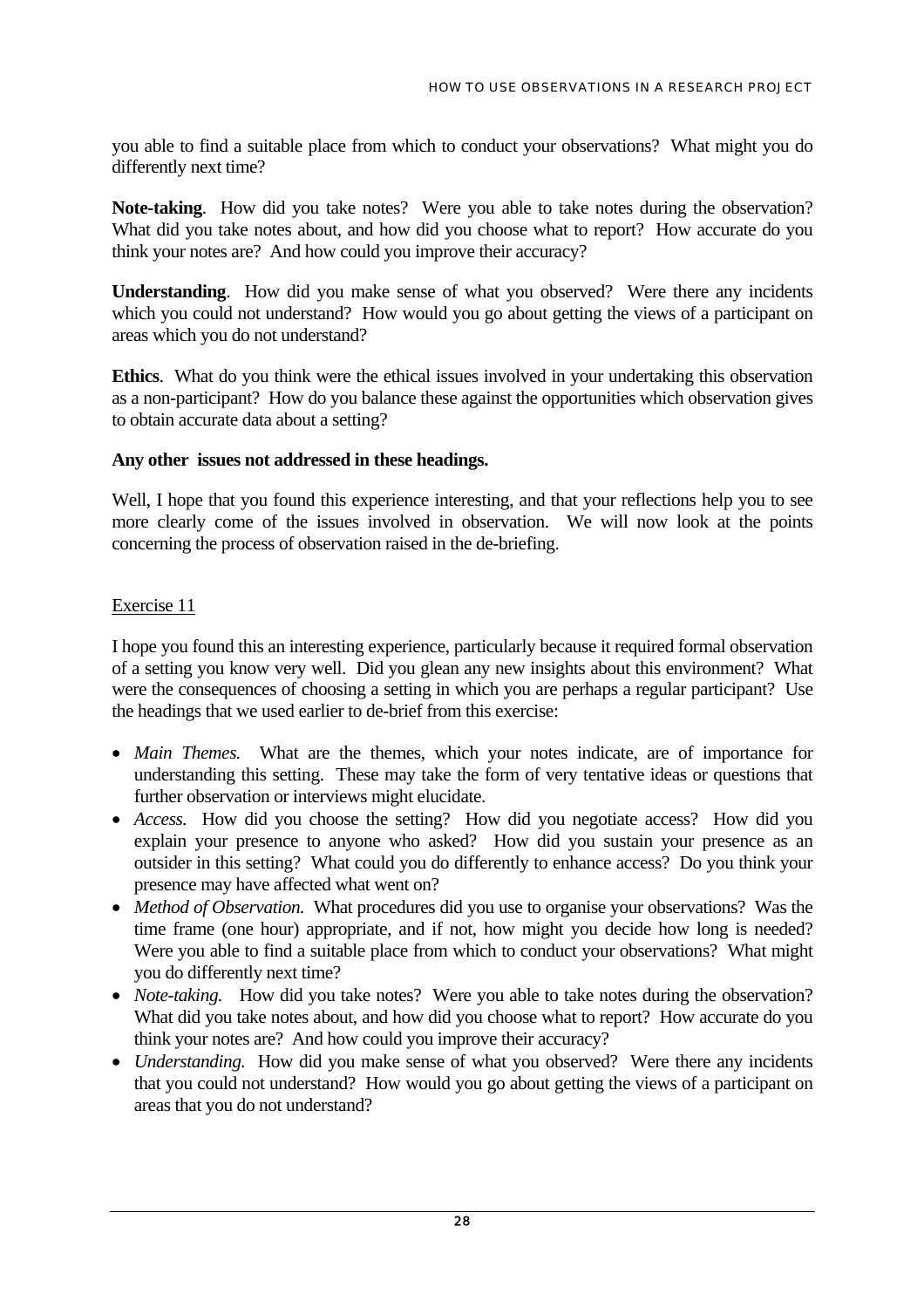What do you think were the ethical issues involved in your undertaking this observation as a non-participant? How do you balance these against the opportunities which observation gives to obtain accurate data about a setting? • Ethics.

#### Exercise 12

#### *Credibility*

What you need to do is try to ensure that your description is accurate. Negotiate good access, and make sure you can observe what is going on (this may entail a means of listening-in to telephone conversations. Practice note-taking, and use audio tape for interviews, and perhaps to record the conversations. Make sure you document precisely all features of the setting (perhaps starting with the spaces, as in the practical exercise), who was observed, and when. Talk to those people involved (the receptionists) to find out what they think they are doing, and when you draw conclusions, feed these back to the participants to see if they agree with your findings.

#### *Transferability*

You do not make claims about the generalisability of the study, but by documenting the parameters (who, when, where), other researchers or policy-makers can judge the limits of transferability to other settings.

#### *Dependability*

To try to recognise the variability in the setting, and its changing character, you try to account for this variability: documenting different instances and situations and the different personnel involved (not just one or two receptionists). In this way, try to describe the setting as fully as possible. If you think there may be changes occurring (even perhaps as a result of your observation) leave the field and return later, making observations on different days. In extremis, consider the possibility of covert observation (recording telephone calls without receptionists' knowledge).

## *Confirmability*

To try to avoid biases (for example, drawing conclusions based on personal experience), you try to reflect on what those biases might be, you check with informants that you are not making incorrect assumptions. When it comes to analysing data, ask friends or colleagues to read you interpretations and come up with queries or alternative explanations.

I hope you identified some of these aspects of how to maximise the validity and reliability of this study. Appraising validity and reliability are essential for research to be worthwhile, and any observational research design needs to think about these four aspects before entering the field. Bear in mind the earlier argument that bad research is not only a waste of time but also unethical.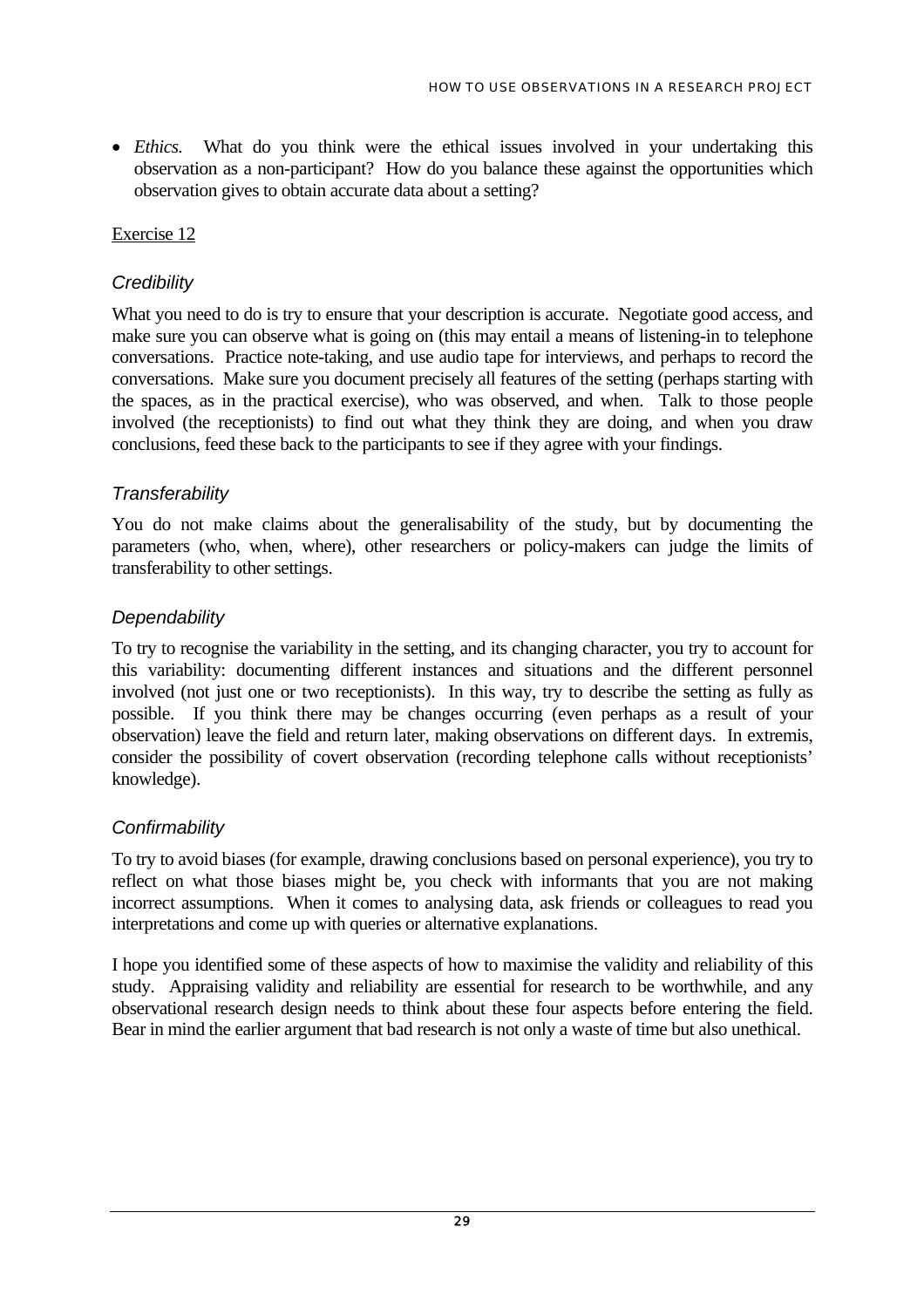# **References**

Crapanzano, V. (1986) 'Hermes' dilemma: the masking of subversion in ethnographic descriptions' In Clifford, J. and Marcus, G.E. (eds.) Writing Culture Berkeley: University of California Press.

Fox, N.J. (1992) The Social Meaning of Surgery Buckingham: Open University Press.

Geertz, C. (1983) Local Knowledge. New York: Basic Books.

Hammersley, M. (1992) What's Wrong with Ethnography London: Routledge.

Hammersley, M. and Atkinson, P. (1989) Ethnography. Principles in Practice. London: Routledge.

Lincoln and Guba (1985) Naturalistic Inquiry California: Sage.

Mars, G. and Nicod, M. (1984) The World of Waiters. London: Allen & Unwin.

Rosenhan, D.L. (1973) On Being Sane in Insane Places. Science, **179** 250-8

Spradley, J. P. (1980) Participant Observation New York: Holt, Rinehart and Winston.

Tyler, S. (1986) 'Postmodern ethnography: from document of the occult to occult document' In Clifford, J. and Marcus, G.E. (eds.) Writing Culture Berkeley: University of California Press.